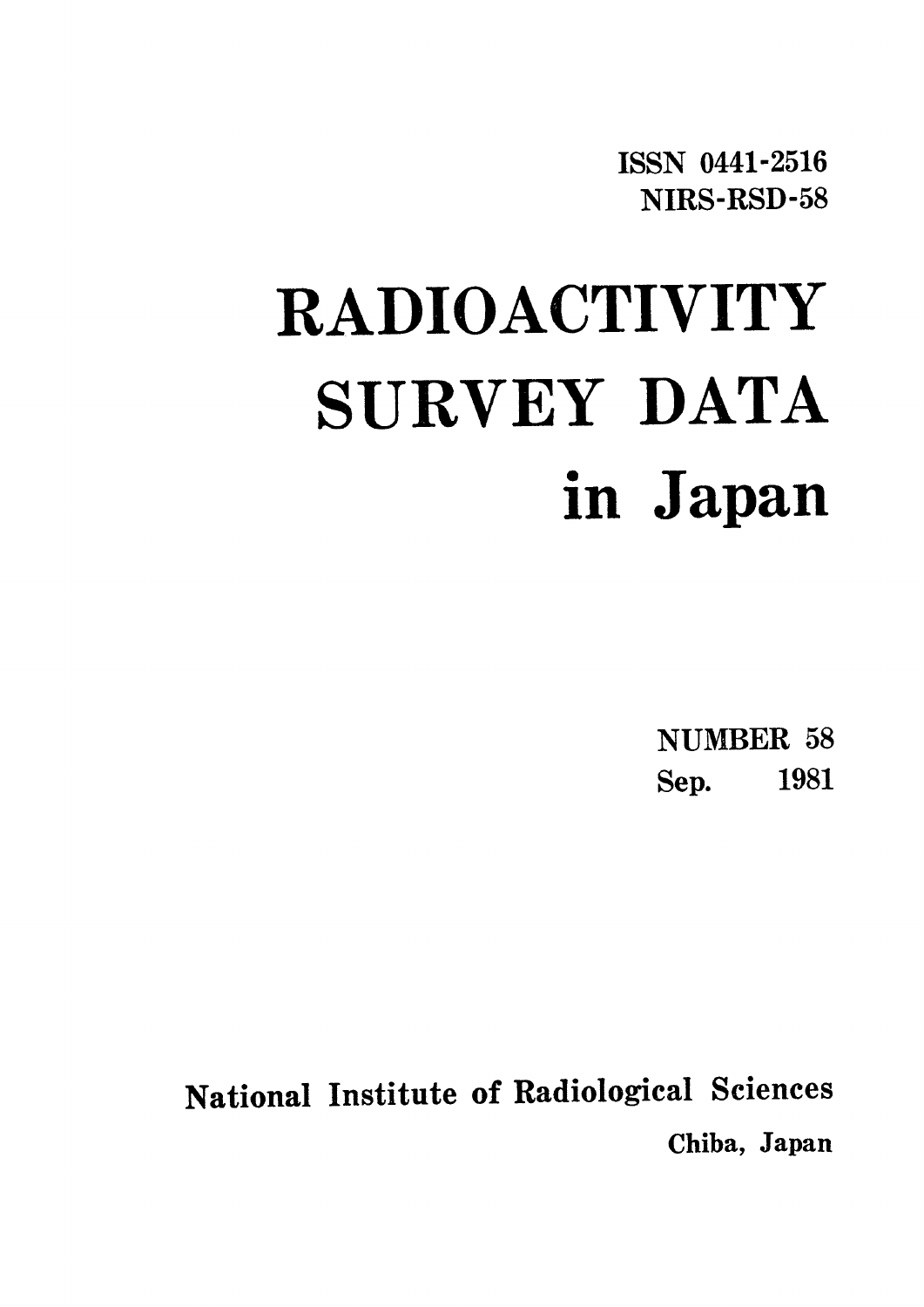# Radioactivity Survey Data inJapan

# Number 58

## September 1981

#### **Contents**

|    |           |                                                                                                                                                    | Page         |
|----|-----------|----------------------------------------------------------------------------------------------------------------------------------------------------|--------------|
|    |           | Environmental and Dietary Materials (and the contract of the contract of the contract of the contract of the c<br>(Japan Chemical Analysis Center) | $\mathbf{1}$ |
| 1. |           |                                                                                                                                                    | 1            |
| 2. |           |                                                                                                                                                    | 3            |
| 3. |           | Separation of strontium-90 and Cesium-137 (and accommodation of strong contact to the separation of strontium-                                     | 3            |
| 4. |           | Determination of stable strontium, calcium and potassium (and the context context of the Determination of stable                                   | 4            |
| 5. |           |                                                                                                                                                    | 4            |
| 6. |           |                                                                                                                                                    | 5            |
|    | $(1) - 1$ | Strontium-90 and Cesium-137 in Rain and dry fallout                                                                                                | 5            |
|    | $-2$      | Strontium-90 and Cesium-137 in Rain and dry fallout                                                                                                | -8           |
|    | (2)       |                                                                                                                                                    |              |
|    | (3)       |                                                                                                                                                    |              |
|    | (4)       |                                                                                                                                                    |              |
|    | (5)       | Strontium-90 and Cesium-137 in Soil (and the context of the context of the 14                                                                      |              |
|    | (6)       | Strontium-90 and Cesium-137 in Total diet (and the content of the strong of the strong strong strong strong st                                     |              |
|    | $(7) - 1$ | Strontium-90 and Cesium-137 in Milk                                                                                                                |              |
|    | $-2$      | Strontium-90 and Cesium-137 in Milk                                                                                                                |              |
|    | $-3$      | Strontium-90 and Cesium-137 in Milk                                                                                                                | -19          |
|    | $(8)-1$   | Strontium-90 and Cesium-137 in Vegetables                                                                                                          |              |
|    | $-2$      | Strontium-90 and Cesium-137 in Vegetables                                                                                                          | -21          |
|    | (9)       | Strontium-90 and Cesium-137 in Tea (Japanese tea)  22                                                                                              |              |
|    | (10)      |                                                                                                                                                    |              |
|    | (11)      | Strontium-90 and Cesium-137 in Freshwater fish  25                                                                                                 |              |
|    | (12)      |                                                                                                                                                    |              |
|    | (13)      |                                                                                                                                                    |              |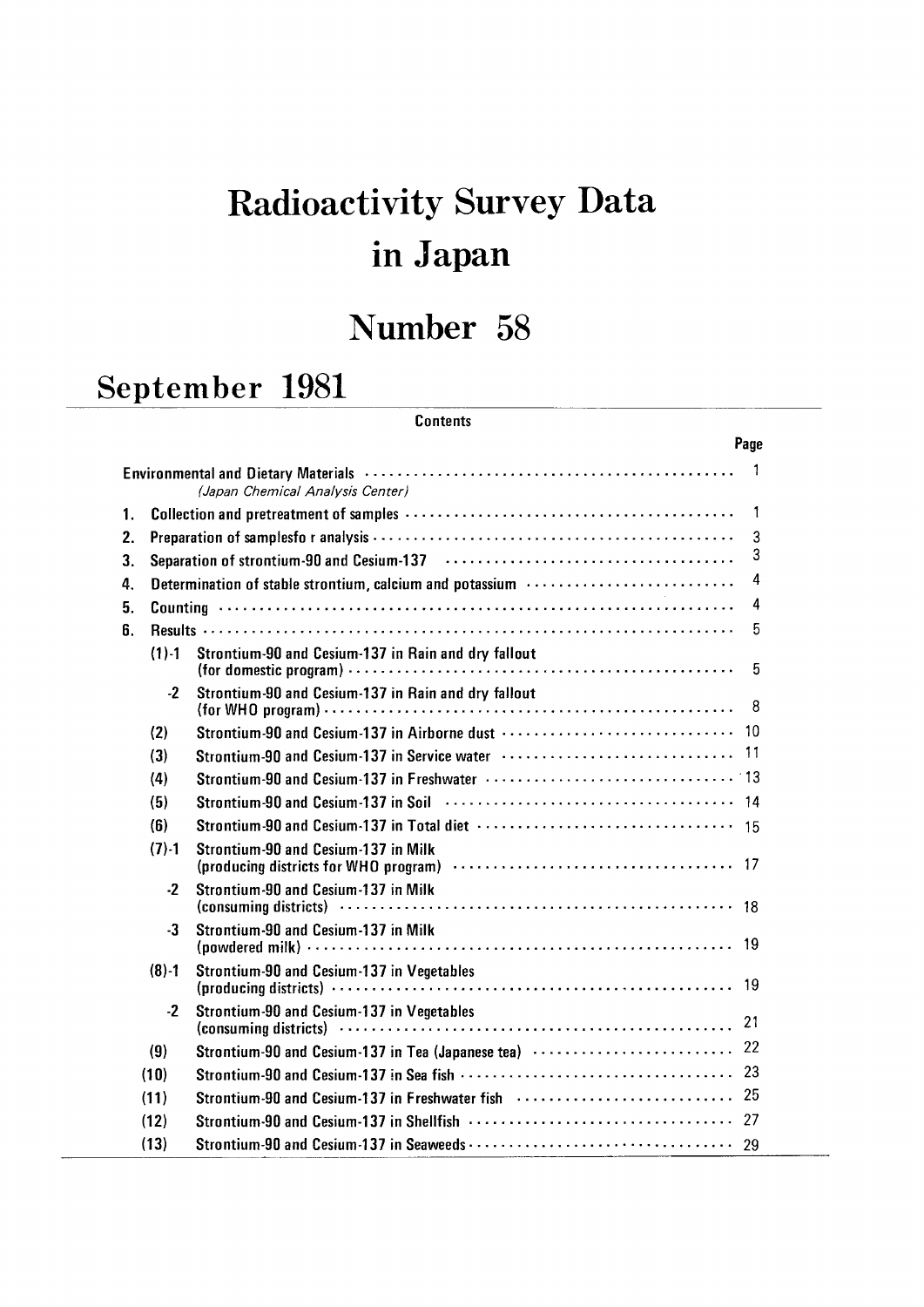#### **Environmental and Dietary Materials\***

(Japan Chemical Analysis Center)

#### **Collection and pretreatment of samples** 1.

#### Rain and dry fallout  $(1)$

Rain and dry fallout was collected monthly on a sampling tray, approximately 5000 cm<sup>2</sup> in area, which was filled with water to a depth of 1 cm at the beginning of every month.

The sample was filtered after strontium and cesium carriers were added. The tray was washed with  $5\ell$  of distilled water and the washing was combined to the filtrate. The sample was passed through a cation exchange column (500 m $\ell$  of Dowex 50W X8, 50  $\sim$ 100 mesh. Na form) at a rate of 80 m $\ell$ /min.

#### $(2)$ Airborne dust

Airborne dust was collected by an electrostatic precipitator or a filter air sampler for every three months at a rate of more than  $3000 \, \text{m}^3$  per month. The sampling was done 1 to 1.5 meters above the around.

#### Service water and freshwater  $(3)$

Service water, 1000 each, was collected at an intake of the water-treatment plant and at the tap after water was left running for five minutes. Water, to which added carriers of strontium and cesium immediately after sampling, was vigorously stirred and filtered. The subsequent process was the same as that described in the section (1). Freshwater was treated in the same way as the service water.

 $(4)$ Soil

Soil was collected from the location in the spacious and flat area without past disturbance on the surface caused by duststorms, inflow and outflow due to precipitation, and so on. Any places located under trees in a forest, in a stony area or inside of river banks were avoided. Soil was taken from two layers of different depths,  $0 \sim 5$  cm and  $5 \sim 20$  cm. In the course of air-drying, lumps were crushed by hand, and roots of plants and pebbles were removed. The soil was then passed through a 2 mm sieve to remove small gravels.

#### $(5)$ Sea water

Sea water was collected at the fixed stations where the effect of terrestrial fresh water from rivers was expected to be negligibly small. A special consideration was also given to weather conditions. The sampling was carried out when there was no rainfall for the last few days. To prevent contamination, water samples were collected at the bow of a sampling boat just before she stood still by scooping surface water using a polyethylene bucket. Immediately after the collection, the samples were acidified to a pH lower than 3 by adding concentrated hydrochloric acid in a ratio of 1 m $\ell$  to 1  $\ell$  of sea water, and then stored in 20  $\ell$  polyethylene containers. The sampling equipments as well as containers were thoroughly rinsed with dilute hydrochloric acid and then with distilled water before use. Two hundred milliliters of sea water was also collected at the same stations for the determination of chlorinity.

#### Sea sediments  $(6)$

Sediment was collected in the same area as that for the sea water sample, taking the following criteria into account:

- The depth of water exceeds 1 m at low  $\overline{a}$ . ehit
- No significant sedimental movement is **.** observed in the vicinity of concern.
- Mud, silt and fine sand are preferable.  $\mathbf{c}$ .

A conventional sediment sampling device was used for collecting the top few centimeters of surface sediment. Approximately 4 kg of the sample in wet weight was spread on a large porcelain dish and dried in an electric oven at 105 to 110 °C to a constant weight.

#### $(7)$ **Total diet**

A full one day ordinary diet including three meals, water, tea and other in-between snacks for five persons was collected as a sample of "total diet". The sample in a large stainless steel pan was carbonized carefully by direct application of gas flame, and was transferred to a porcelain dish and then ashed at 500°C in an electric muffle furnace.

#### $(8)$ **Rice**

Polished rice was collected in producing districts at the harvest and in consuming areas when new crops were first put on sale. The sample was carbonized and ashed in a porcelain dish.

<sup>\*</sup> Samples were sent to the Center from 32 contracted prefectures.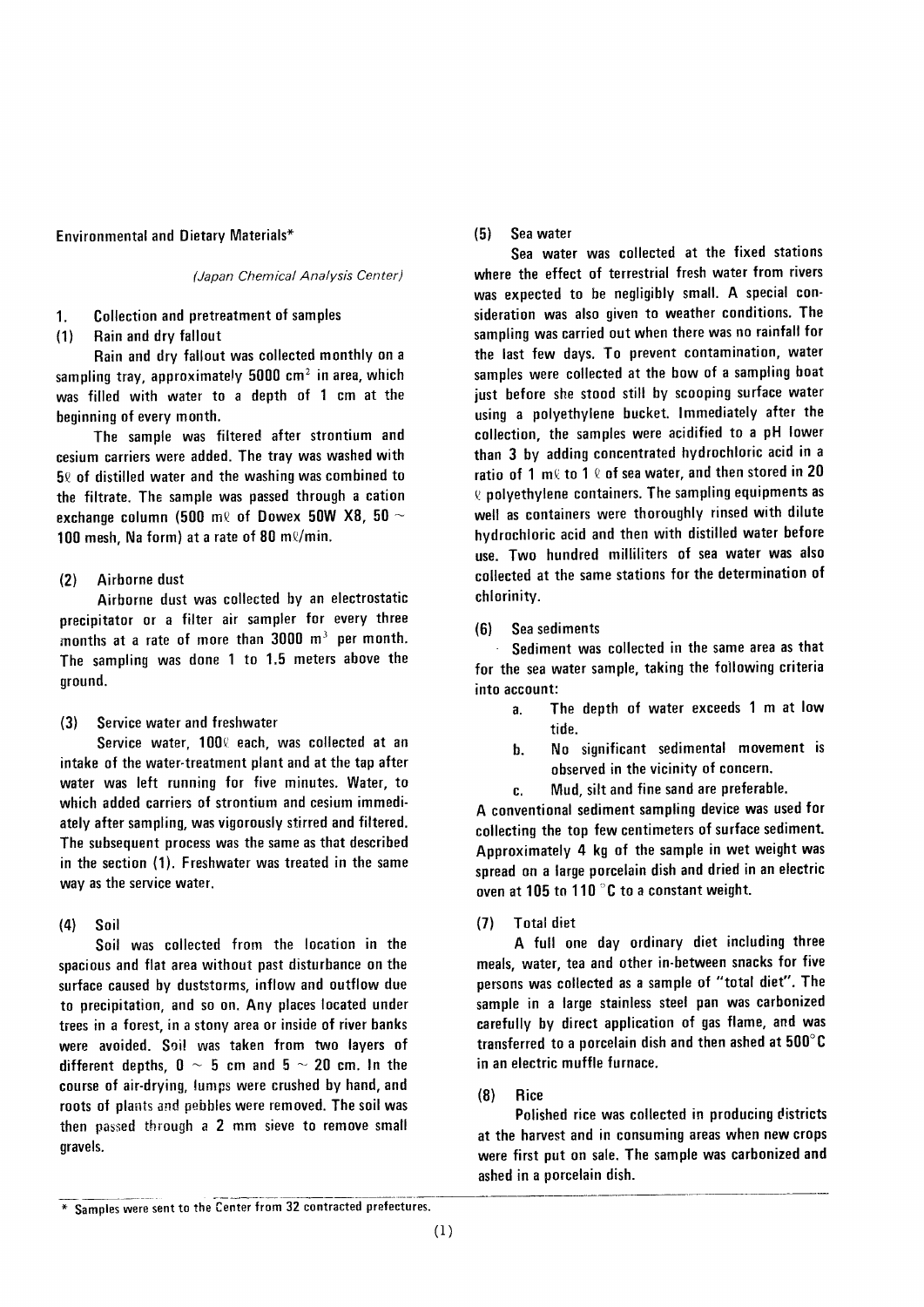#### $(9)$  Milk

Raw milk was collected in producing districts and commercial milk was purchased in consuming districts. Milk in a stainless steel pan or a porcelain dish was evaporated to dryness followed by carbonization and ashing.

#### (10) Vegetables

Spinach and Japanese radish were selected as the representatives for leaf vegetables and for non-starch roots, respectively. After removing soil, the edible part of vegetable sample was dried and carbonized in a stainless steel pan or a porcelain dish.

#### $(11)$  Tea

Five hundred grams of manufactured green tea was collected, carbonized and ashed in a stainless steel pan or a porcelain dish.

#### (12) Fish, shellfish and seaweeds

a. Sea fish and freshwater fish

Fish was rinsed with water and blotted with a filter paper. Only the edible part was used in case of larger sized fish, and the whole part was used in case of smaller ones. Each sample was weighed and placed in a stainless steel pan or a porcelain dish. After carbonized, the sample was ashed in an electric muffle furnace.

h. Shellfish

Approximately 4 kg of shellfish including the shells was collected or purchased. After removing the shells, it was treated in the same way as that for the sea fish.

#### c. Seaweed

Edible seaweeds were collected and rinsed with water to remove sand and other adhering matters on the surface. These were removed of excess water, weighed, dried and ashed.

Table 1 shows detailes of sample collection.

| Sample                                    | Frequency of sampling                | Quantity of sample               |
|-------------------------------------------|--------------------------------------|----------------------------------|
| $=$ Environmental materials $=$           |                                      |                                  |
| (1) Rain and dry fallout                  |                                      |                                  |
| for domestic program<br>1                 | monthly                              |                                  |
| for WHO program<br>2                      | monthly                              |                                  |
| Airborne dust<br>(2)                      | quarterly                            | $>3000 \text{ m}^3/\text{month}$ |
| (3) Service water and freshwater          |                                      |                                  |
| Service water (sourse water)              | semiyearly (June and December)       | $100 \ell$                       |
| Service water (tap water)<br>2            | semiyearly (June and December)       | 100 R                            |
| Freshwater<br>3                           | yearly (fishing season)              | 100 <sub>8</sub>                 |
| $(4)$ Soil                                |                                      |                                  |
| $0 \sim 5$ cm<br>1                        | yearly (June or July)                | 4 ka                             |
| $5 \sim 20$ cm<br>$\overline{2}$          | yearly (June or July)                | 4 ka                             |
| (5) Sea water                             | yearly (July or August)              | 40 $\ell$                        |
| Sea sediments<br>(6)                      | yearly (July or August)              | $4$ kg                           |
| $=$ Dietary materials $=$                 |                                      |                                  |
| (7) Total diet                            | semiyearly (June, November or        | daily amount for 5 person        |
| $(8)$ Rice                                | December)                            |                                  |
| producing districts<br>1                  | yearly (harvesting season)           | 5 kg (polished rice)             |
| 2<br>consuming districts                  | yearly (harvesting season)           | 5 kg (polished rice)             |
| $(9)$ Milk                                |                                      |                                  |
| producing districts for<br>1              | quarterly (February, May, August and | 3 l                              |
| WHO program                               | November)                            |                                  |
| producing districts for<br>$\overline{2}$ | semiyearly (February and August)     | 3 2                              |
| domestic program                          |                                      |                                  |

#### Table 1 Details of sample collection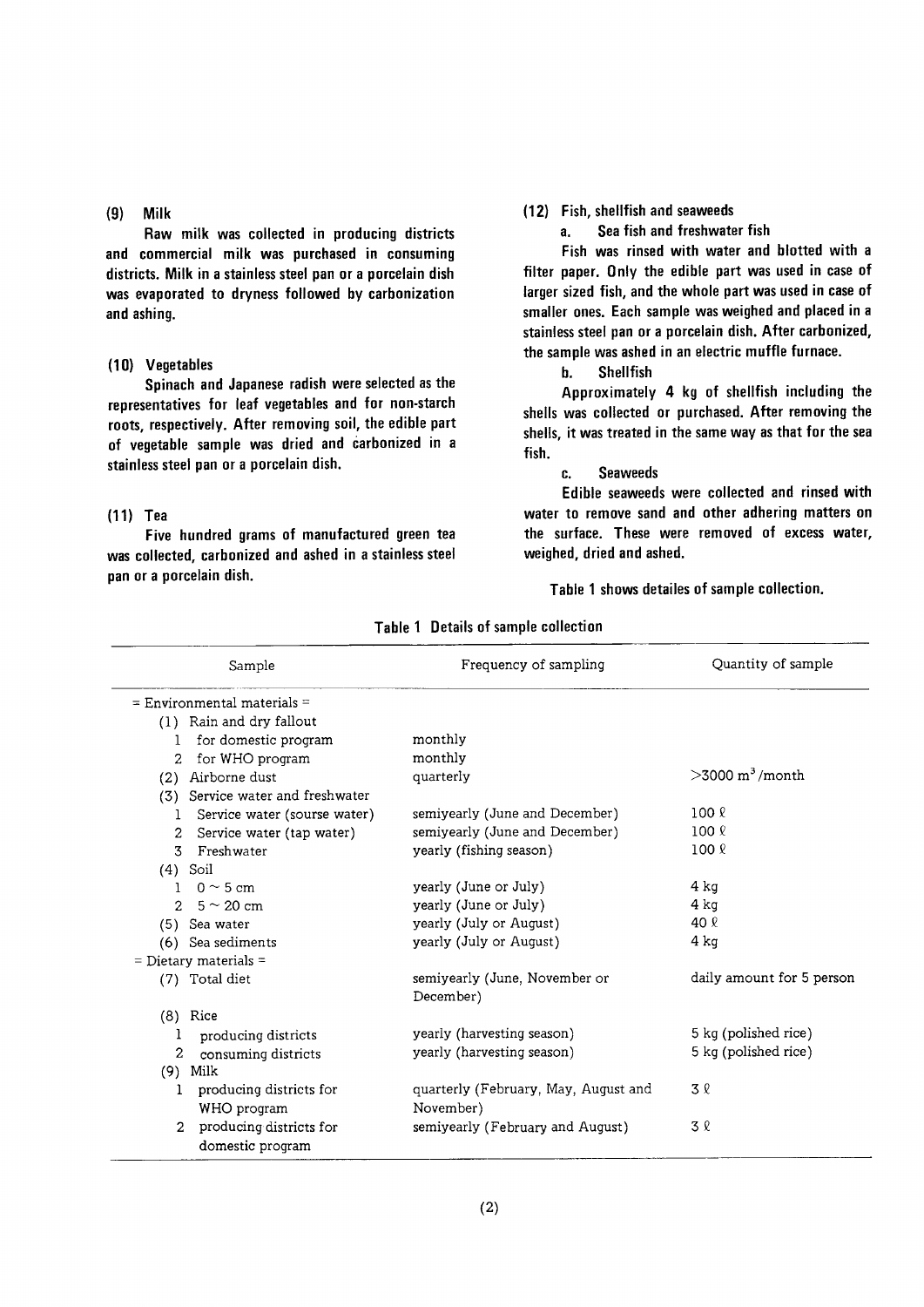| Sample                                                                                          | Frequency of sampling                                                                                    | Quantity of sample                       |
|-------------------------------------------------------------------------------------------------|----------------------------------------------------------------------------------------------------------|------------------------------------------|
| consuming districts<br>3<br>powdered milk                                                       | semiyearly (February and August)<br>semiyearly (April and October)                                       | 3 l<br>$2 \sim 3$ kg                     |
| (10) Vegetables<br>producing districts<br>consuming districts<br>$(11)$ Tea                     | yearly (harvesting season)<br>yearly (harvesting season)<br>vearly (the first harvesting season)         | 4 ka<br>4 ka<br>500 q (manufactured tea) |
| (12) Fish, shellfish, and seaweeds<br>Sea fish<br>Freshwater fish<br>Shellfish<br>Seaweeds<br>4 | yearly (fishing season)<br>yearly (fishing season)<br>yearly (fishing season)<br>yearly (fishing season) | 4 ka<br>4 kg<br>4 ka<br>$2 \sim 3$ kg    |

#### Preparation of samples for analysis  $2.$

Rain, service water and freshwater  $(1)$ 

Strontium and cesium were eluted with hydrochloric acid from the cation exchange column. The residue of rain sample on the filter paper was ashed in an electric muffle furnace and the ash was dissolved in hydrochloric acid. The insoluble part was filtered and washed. The filtrate and the washings were combined to the previous eluate and used for radiochemical analysis.

#### $(2)$ Soil

Air-dried soil was passed through a 20 mesh sieve. The sieved sample was heated, in the presence of strontium and cesium carriers, together with sodium hydroxide. The sample was then heated with hydrochloric acid and the insoluble part was filtered and washed. The combined solution of the filtrate and washings was used for radiochemical analysis.

#### Sea sediments  $(3)$

After removal of pebbles, shells and other foreign matters, the sediment sample was dried in a hot-air oven and ground finely with a mortar. The sample was passed through a 20 mesh sieve. The further preparation of the sample was the same as that described in the section 2-(2).

#### $(4)$ **Rice**

The ashed sample was pulverlized with a porcelain mortar and passed through a 42 mesh sieve. The sieved sample to which both strontium and cesium carriers were added, was digested with hydrochloric acid by heating. After the sample was heated again with nitric acid to dryness, strontium and cesium were extracted with hydrochloric acid and water. The insoluble part was filtered and washed. The filtrate and washings were combined for subsequent radiochemical analysis.

Airborne dust, diet, milk, vegetable, fish and  $(5)$ shellfish, seaweeds, tea, and others

These ashed samples were treated with the same procedure as that described in the section 2-(4).

 $3<sub>1</sub>$ Separation of strontium-90 and cesium-137

#### $(1)$ Strontium-90

Sample solutions, prepared as in the foregoing sections  $2-(1)$  through  $2-(5)$ , were neutralized with sodium hydroxide. After sodium carbonate was added, the precipitate of strontium and calcium carbonates was separated. The supernatant solution was retained for cesium-137 determination. The carbonates were dissolved in hydrochloric acid and calcium and strontium were precipitated as oxalates. The precipitate was dissolved in nitric acid and strontium was separated from calcium by successive fuming nitric acid separations. Iron scavenge was made after addition of ferric iron carrier followed by barium chromate separation after addition of barium carrier to remove radium, its daughters and lead. Strontium was recovered as carbonate, and the precipitate was dried and weighed to determine strontium recovery. The strontium carbonate was dissolved in hydrochloric acid and the iron carrier was added. The solution was allowed to stand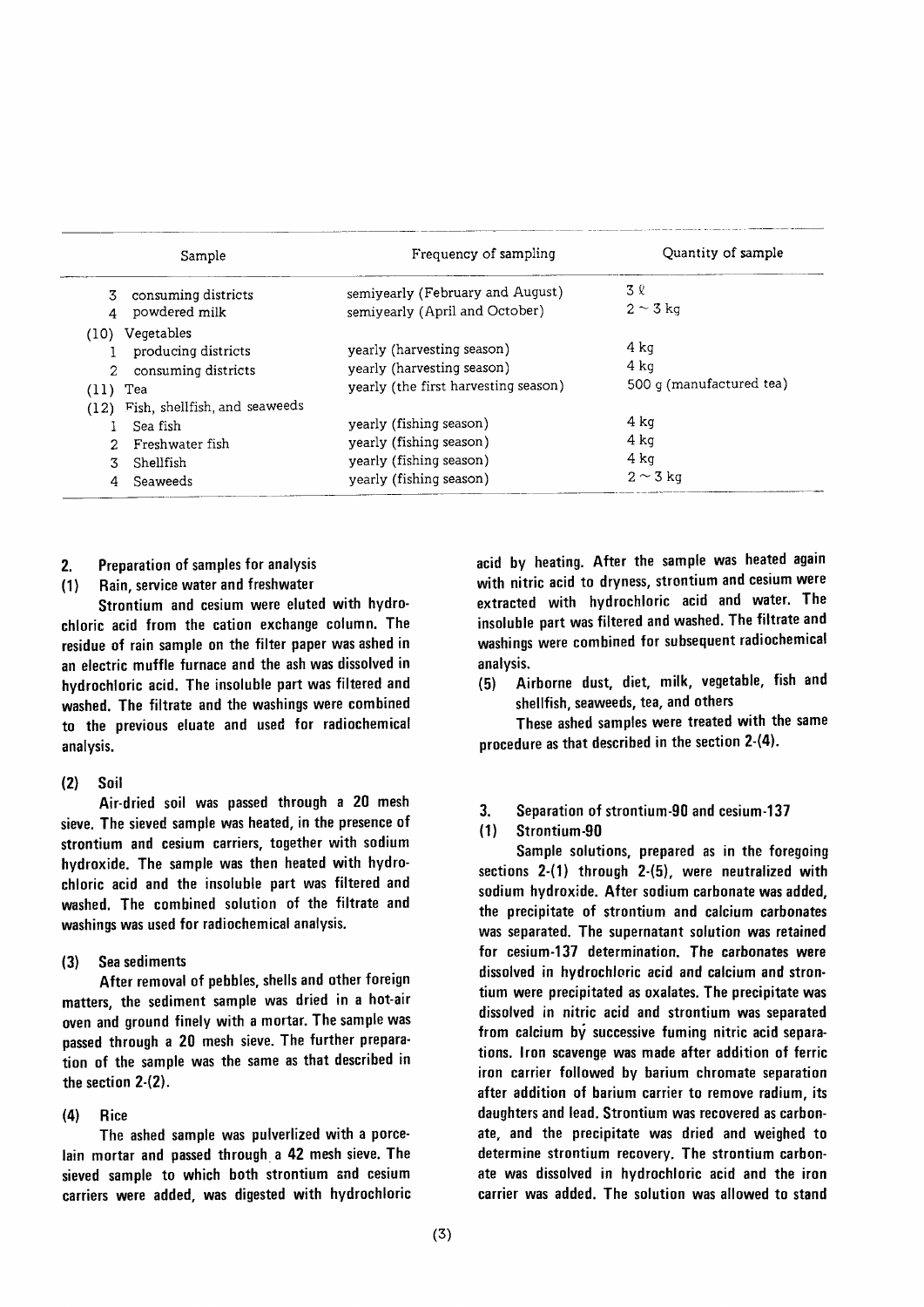for two weeks for strontium-90 and yttrium-90 to attain equilibrium. The yttrium-90 was coprecipitated with ferric hydroxide and the precipitate was filtered off, washed and counted.

#### $(2)$ Cesium-137

The supernatant separated from the strontium fraction in the solution was acidified with hydrochloric acid. While stirring the solution, cesium was adsorbed on ammonium molybdophosphate.

After filtered off and washed with dilute nitric acid, the precipitate was dissolved in 2.5N sodium hydroxide solution. Ammonia was removed completely from the solution by boiling. The solution was adjusted to pH 8.2 with hydrochloric acid and allowed to cool. Molybdenum hydroxide which came out in the solution, was filtered off and washed with water. In such circumstance that ontamination by rubidium-87 was not negligible for the measurement of cesium-137, the following ion-exchange procedure was applied. A fixed amount of ferric chloride solution was added to the solution dissolved with 2.5N sodium hydroxide. Ammonia and molybdenum hydroxide were removed as described above. Ethylenediaminetetraaceticacid tetrasodium salt was added to the filtrate and washings. Cesium and rubidium were adsorbed on a cation exchange resin. Cesium was separated from rubidium by eluting with hydrochloric acid.

To this eluate or the filtrate and washings after removing molybdenum hydroxide, chloroplatinic acid solution was added to precipitate cesium. The precipitate was filtered onto a tared paper in a demountable filter and washed with water and then ethanol. After fixing the filter paper on a tared planchette and drying it, the chemical yield of cesium was determined by weighing the precipitate with the planchette. Radioactivity from cesium-137 was measured for this precipitate.

#### 4. Determination of stable strontium, calcium and potassium

A weighed amount of soil or sea sediment was treated under heating with sodium hydroxide and then with hydrochloric acid for extraction. A weighed aliquot of ashed samples of total diet, vegetables, milk, fish, shellfish or seeweeds was digested using hydrochloric acid or nitric acid, hydrofluoric acid being used when necessary. The extract was made up to an appropriate volume with dilute hydrochloric acid. The sample solution was analyzed for calcium by titration with standard potassium permanganate solution after separating calcium as oxalate. Atomic absorption spectroscopy was applied when appropriate. Stable strontium and potassium were determined by atomic absorption and flame emission spectrometry, respectively.

#### $5.$ Counting

After the radiochemical separation, the mounted precipitates were counted for activity using low background beta counters normally for 60 min. Net sample counting rates were corrected for counter efficiency, recovery, self-absorption and decay to obtain the content of strontium-90 and cesium-137 radio activity per sample aliquot. From the results, concentrations of these nuclides in the original samples were calculated.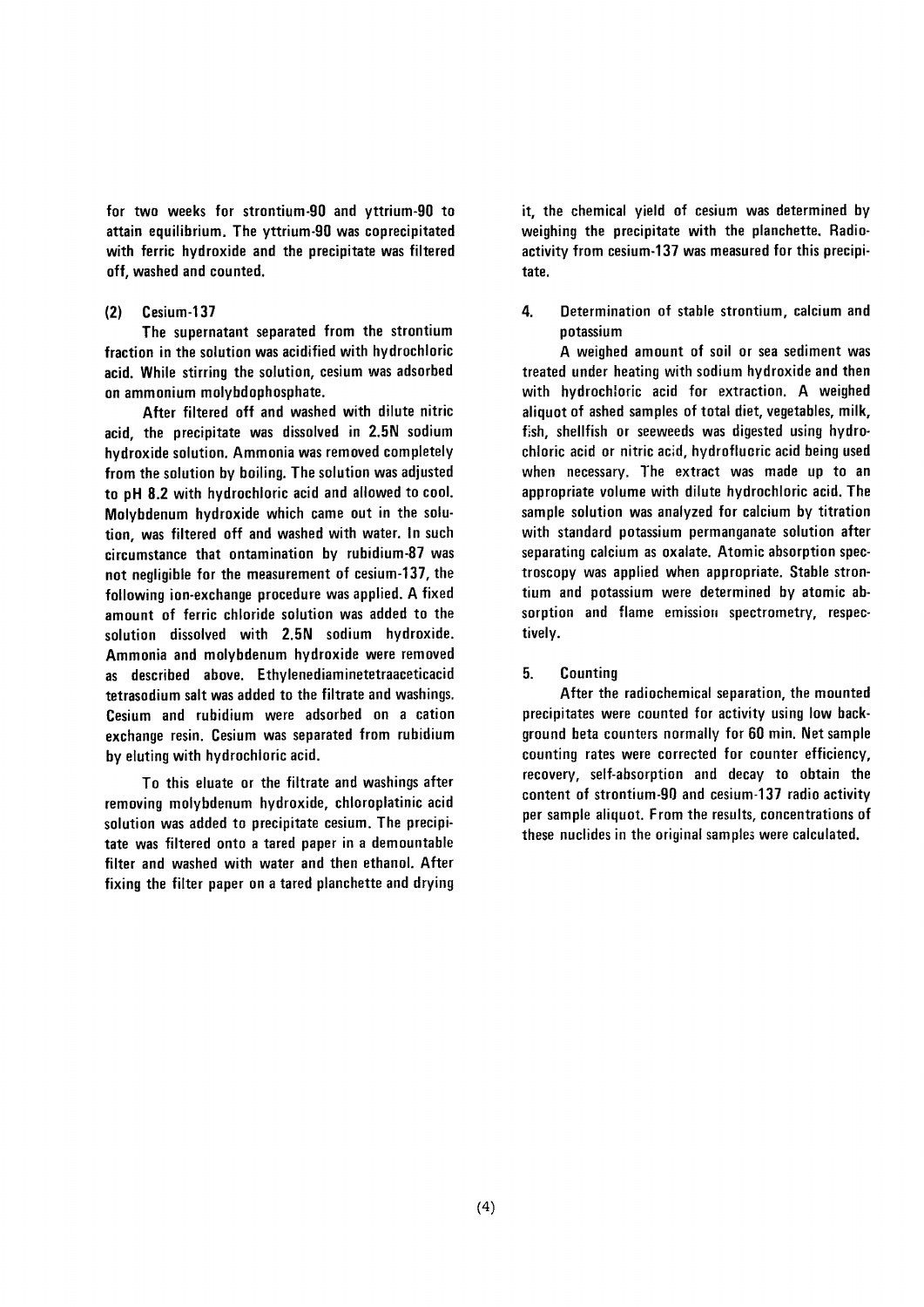#### 6. Results

## (1)-1 Strontium-90 and Cesium-137 in Rain and dry fallout (for domestic program) (from Apr. 1981 to Jul. 1981)

- continued from No. 57 of this publication -

## Table (1)-1: Strontium-90 and Cesium-137 in Rain and dry fallout

| Location              | Duration<br>(Days) | Precipitation<br>(mm) | $90$ Sr<br>(mCi/km <sup>2</sup> ) | 137C <sub>S</sub><br>(mCi/km <sup>2</sup> ) |
|-----------------------|--------------------|-----------------------|-----------------------------------|---------------------------------------------|
| April, 1981           |                    |                       |                                   |                                             |
| Sapporo, HOKKAIDO     | 31                 | 86.0                  | $0.045 \pm 0.0016$                | $0.067 \pm 0.0020$                          |
| Aomori, AOMORI        | 31                 | 27                    | $0.060 \pm 0.0019$                | $0.089 \pm 0.0023$                          |
| Sendai, MIYAGI        | 30                 | 159.2                 | $0.089 \pm 0.0022$                | $0.13 \pm 0.003$                            |
| Yamagata, YAMAGATA    | 30                 | 51.5                  | $0.053 \pm 0.0017$                | $0.081 \pm 0.022$                           |
| Futaba-gnn, FUKUSHIMA | 31                 | 171                   | $0.11 \pm 0.002$                  | $0.21 \pm 0.003$                            |
| Mito, IBARAGI         | 31                 | 148.5                 | $0.10 \pm 0.002$                  | $0.15 \pm 0.003$                            |
| Shinjuku, TOKYO       | 30                 | 145                   | $0.070 \pm 0.0021$                | $0.11 \pm 0.002$                            |
| Yokohama, KANAGAWA    | 32                 | 215.8                 | $0.11 \pm 0.003$                  | $0.18 \pm 0.003$                            |
| Fukui, FUKUI          | 31                 | 132.3                 | $0.082 \pm 0.0023$                | $0.15 \pm 0.003$                            |
| Shizuoka, SHIZUOKA    | 30                 | 380.0                 | $0.13 \pm 0.003$                  | $0.22 \pm 0.004$                            |
| Nagoya, AICHI         | 31                 | 162                   | $0.084 \pm 0.0021$                | $0.13 \pm 0.003$                            |
| Kyoto, KYOTO          | 30                 | 161.5                 | $0.073 \pm 0.0021$                | $0.10 \pm 0.002$                            |
| Kobe, HYOGO           | 32                 | 124.1                 | $0.079 \pm 0.0021$                | $0.13 \pm 0.003$                            |
| Wakayama, WAKAYAMA    | 30                 | 130                   | $0.059 \pm 0.0019$                | $0.079 \pm 0.0022$                          |
| Tottori, TOTTORI      | 31                 | 169.04                | $0.080 \pm 0.0022$                | $0.13 \pm 0.003$                            |
| Matsue, SHIMANE       | 31                 | 127.9                 | $0.085 \pm 0.0024$                | $0.12 \pm 0.003$                            |
| Hiroshima, HIROSHIMA  | 30                 | 175.1                 | $0.095 \pm 0.0025$                | $0.14 \pm 0.003$                            |
| Matsuyama, EHIME      | 32                 | 136.0                 | $0.053 \pm 0.0018$                | $0.080 \pm 0.0022$                          |
| Tsukushi-gun, FUKUOKA | 30                 | 154.4                 | $0.088 \pm 0.0024$                | $0.14 \pm 0.003$                            |
| Saga, SAGA            | 30                 | 186.2                 | $0.081 \pm 0.0021$                | $0.13 \pm 0.003$                            |
| Nagasaki, NAGASAKI    | 30                 | 200.5                 | $0.092 \pm 0.0022$                | $0.13 \pm 0.003$                            |
| Nakagami-gun, OKINAWA | 35                 | 118.5                 | $0.023 \pm 0.0012$                | $0.038 \pm 0.0015$                          |
| May, 1981             |                    |                       |                                   |                                             |
| Sapporo, HOKKAIDO     | 32                 | 70.5                  | $0.084 \pm 0.0022$                | $0.13 \pm 0.003$                            |
| Aomori, AOMORI        | 31                 | 117.6                 | $0.077 \pm 0.0022$                | $0.12 \pm 0.003$                            |
| Ojika-gun, MIYAGI     | 32                 | 149.0                 | $0.11 \pm 0.003$                  | $0.10 \pm 0.002$                            |
| Yamagata, YAMAGATA    | 33                 | 121                   | $0.066 \pm 0.0019$                | $0.10 \pm 0.002$                            |
| Fukushima, FUKUSHIMA  | 32                 | 196                   | $0.12 \pm 0.002$                  | $0.19 \pm 0.003$                            |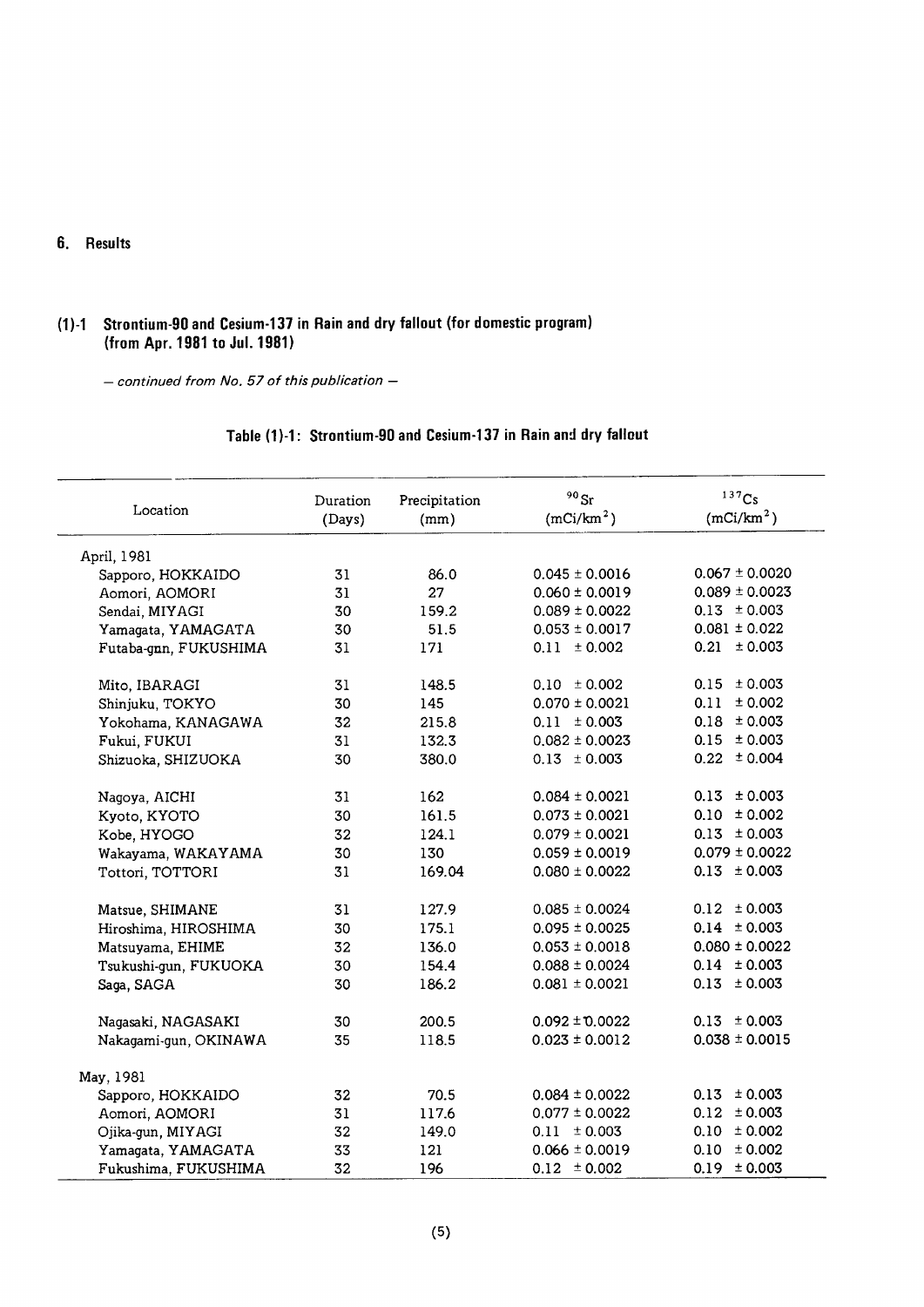|                       | Duration | Precipitation | $90$ Sr                | 137Cs                  |
|-----------------------|----------|---------------|------------------------|------------------------|
| Location              | (Days)   | (mm)          | (mCi/km <sup>2</sup> ) | (mCi/km <sup>2</sup> ) |
|                       |          |               |                        |                        |
| Mito, IBARAGI         | 32       | 166.5         | $0.10 \pm 0.003$       | $0.16 \pm 0.003$       |
| Shinjuku, TOKYO       | 32       | 145           | $0.091 \pm 0.0023$     | ± 0.003<br>0.15        |
| Yokohama, KANAGAWA    | 32       | 150.6         | $0.066 \pm 0.0018$     | $0.12 \pm 0.003$       |
| Fukui, FUKUI          | 32       | 225.5         | $0.11 \pm 0.003$       | $0.18 \pm 0.003$       |
| Shizuoka, SHIZUOKA    | 32       | 174.0         | $0.11 \pm 0.003$       | $0.18 \pm 0.003$       |
| Nagoya, AICHI         | 32       | 179           | $0.097 \pm 0.0023$     | $0.18 \pm 0.003$       |
| Kyoto, KYOTO          | 32       | 208.9         | $0.13 \pm 0.003$       | ± 0.003<br>0.18        |
| Kobe, HYOGO           | 32       | 132.2         | $0.062 \pm 0.0020$     | $0.12 \pm 0.003$       |
| Wakayama, WAKAYAMA    | 32       | 143           | $0.069 \pm 0.0021$     | ± 0.003<br>0.11        |
| Tottori, TOTTORI      | 32       | 193.28        | $0.11 \pm 0.002$       | $0.16 \pm 0.003$       |
| Matsue, SHIMANE       | 32       | 132.5         | $0.084 \pm 0.0022$     | $0.12 \pm 0.003$       |
| Hiroshima, HIROSHIMA  | 32       | 113.2         | $0.044 \pm 0.0018$     | $0.053 \pm 0.0019$     |
| Matsuyama, EHIME      | 32       | 99            | $\pm$                  | $0.078 \pm 0.0021$     |
| Tsukushi-qun, FUKUOKA | 31       | 131.4         | $0.062 \pm 0.0019$     | $0.091 \pm 0.0022$     |
| Saga, SAGA            | 32       | 171.3         | $0.070 \pm 0.0019$     | $0.010 \pm 0.002$      |
| Nagasaki, NAGASAKI    | 32       | 148.5         | $0.073 \pm 0.0019$     | $0.11 \pm 0.002$       |
| Nakagami-gun, OKINAWA | 27       | 171.5         | $0.032 \pm 0.0014$     | $0.056 \pm 0.0018$     |
| June, 1981            |          |               |                        |                        |
| Sapporo, HOKKAIDO     | 31       | 50.0          | $0.048 \pm 0.0017$     | $0.078 \pm 0.0021$     |
| Aomori, AOMORI        | 31       | 128.3         | $0.093 \pm 0.0024$     | $0.13 \pm 0.003$       |
| Yamagata, YAMAGATA    | 30       | 246.1         | $0.11 \pm 0.002$       | $0.17 \pm 0.003$       |
| Futaba-gun, FUKUSHIMA | 31       | 193           | $0.093 \pm 0.0024$     | $0.16 \pm 0.003$       |
| Shinjuku, TOKYO       | 31       | 187.7         | $0.048 \pm 0.0017$     | $0.073 \pm 0.0021$     |
|                       |          |               | $0.049 \pm 0.0017$     | $0.077 \pm 0.0021$     |
| Yokohama, KANAGAWA    | 30       | 122.3         | $0.052 \pm 0.0018$     | $0.087 \pm 0.0022$     |
| Shizuoka, SHIZUOKA    | 31       | 168.5         | $0.042 \pm 0.0016$     | $0.068 \pm 0.0021$     |
| Nagoya, AICHI         | 31       | 144           | $0.043 \pm 0.0016$     | $0.074 \pm 0.0021$     |
| Kyoto, KYOTO          | 31       | 186.6         | $0.062 \pm 0.0020$     | $0.097 \pm 0.0023$     |
| Kobe, HYOGO           | 33       | 167.1         |                        |                        |
| Wakayama, WAKAYAMA    | 33       | 178.7         | $0.060 \pm 0.0020$     | $0.089 \pm 0.0024$     |
| Tottori, TOTTORI      | 31       | 234.68        | $0.049 \pm 0.0018$     | $0.067 \pm 0.0020$     |
| Hiroshima, HIROSHIMA  | 34       | 328.0         | $0.029 \pm 0.0014$     | $0.12 \pm 0.003$       |
| Naqasaki, NAGASAKI    | 31       | 491.0         | $0.041 \pm 0.0015$     | $0.065 \pm 0.0019$     |
| Nakagami-gun, OKINAWA | 31       | 44.0          | $0.014 \pm 0.0009$     | $0.022 \pm 0.0013$     |
| July, 1981            |          |               |                        |                        |
| Yamagata, YAMAGATA    | 32       | 83.3          | $0.021 \pm 0.0012$     | $0.039 \pm 0.0015$     |
| Nagoya, AICHI         | 32       | 161           | $0.016 \pm 0.0010$     | $0.029 \pm 0.0014$     |
| Kobe, HYOGO           | 32       | 79.0          | $0.014 \pm 0.0010$     | $0.026 \pm 0.0013$     |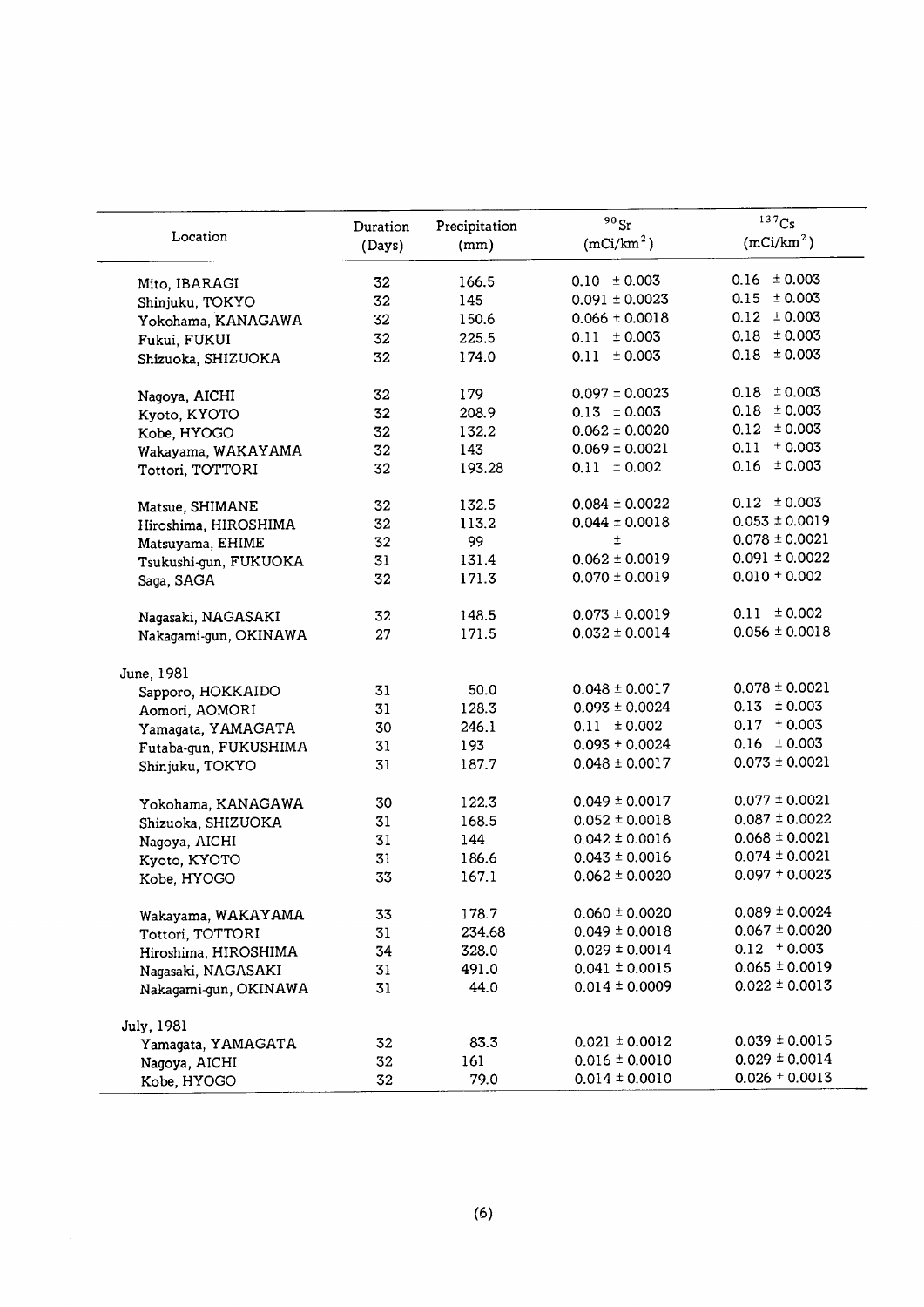

 $(7)$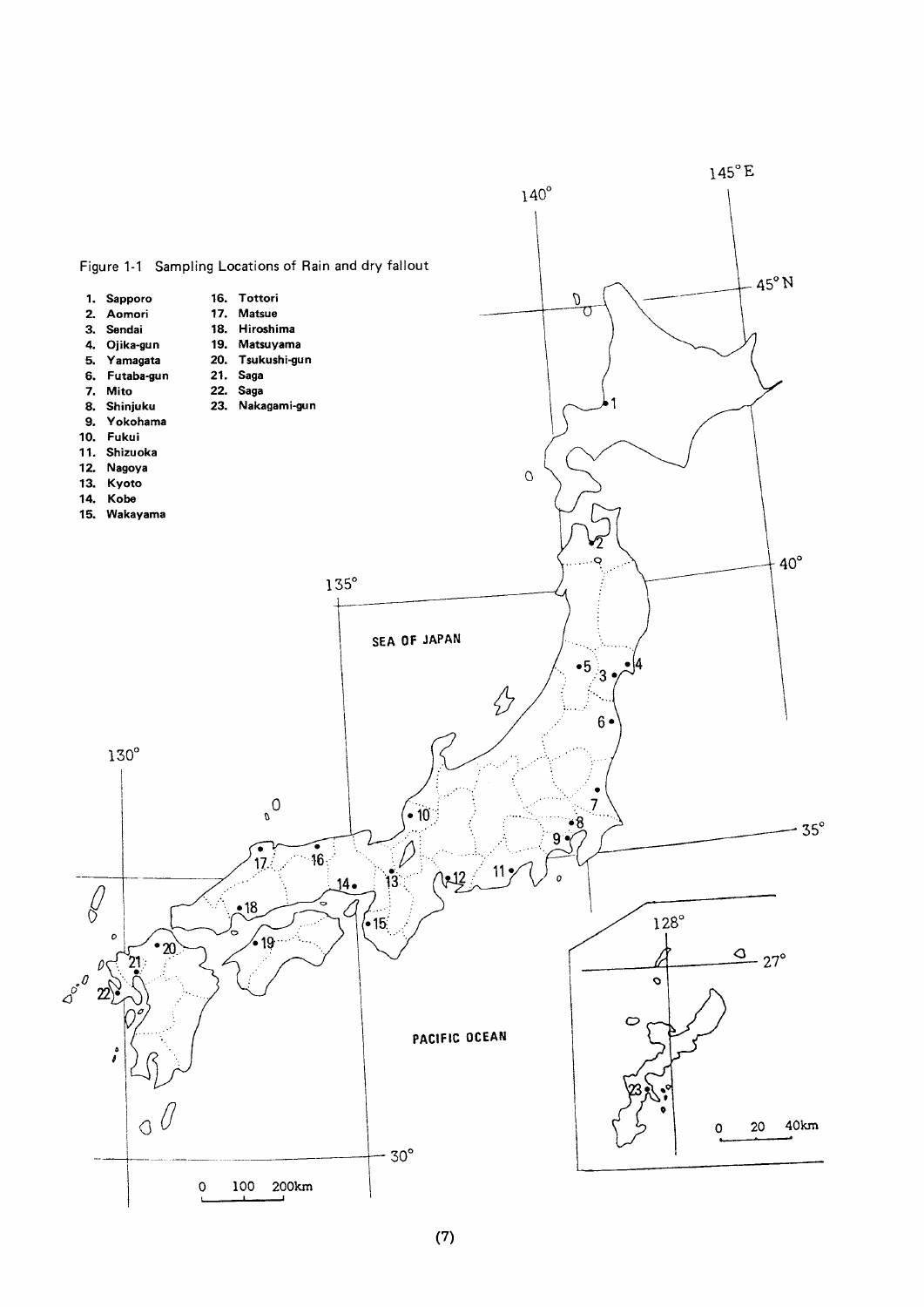#### (1)-2 Strontium-90 and Cesium-137 in Rain and dry fallout (for WHO ) (from Apr. 1981 to Jul. 19

 $-$  continued from No. 57 of this publication  $-$ 

| Table (1)-2: Strontium-90 and Cesium-137 in Rain and dry fallout |  |  |  |  |
|------------------------------------------------------------------|--|--|--|--|
|------------------------------------------------------------------|--|--|--|--|

| Location             | Duration<br>(Days) | Precipitation<br>(mm) | $90$ Sr<br>(mCi/km <sup>2</sup> ) | $137$ Cs<br>(mCi/km <sup>2</sup> ) |
|----------------------|--------------------|-----------------------|-----------------------------------|------------------------------------|
| April, 1981          |                    |                       |                                   |                                    |
| Akita, AKITA         | 31                 | 115.9                 | $0.081 \pm 0.0021$                | $0.14 \pm 0.003$                   |
| Niigata, NIIGATA     | 32                 | 84.81                 | $0.055 \pm 0.0018$                | $0.077 \pm 0.0021$                 |
| Kanazawa, ISHIKAWA   | 31                 | 147.0                 | $0.099 \pm 0.0024$                | $0.14 \pm 0.003$                   |
| Nagano, NAGANO       | 31                 | 61.0                  | $\pm$                             | $0.066 \pm 0.0020$                 |
| Osaka, OSAKA         | 31                 | 162.87                | $0.069 \pm 0.0020$                | $0.11 \pm 0.002$                   |
| Okayama, OKAYAMA     | 30                 | 118                   | $0.023 \pm 0.0012$                | $0.040 \pm 0.0016$                 |
| Yamaguchi, YAMAGUCHI | 32                 | 271.5                 | $0.10 \pm 0.002$                  | $0.17 \pm 0.003$                   |
| Kochi, KOCHI         | 30                 | 330.5                 | $0.19 \pm 0.003$                  | $0.30 \pm 0.004$                   |
| Kagoshima, KAGOSHIMA | 30                 | 260.5                 | $0.11 \pm 0.002$                  | $0.14 \pm 0.003$                   |
| Chiba, CHIBA         | 28                 | 187.2                 | $0.081 \pm 0.0025$                | $0.13 \pm 0.003$                   |
| May, 1981            |                    |                       |                                   |                                    |
| Akita, AKITA         | 32                 | 183.1                 | $0.14 \pm 0.003$                  | $0.21 \pm 0.003$                   |
| Niigata, NIIGATA     | 32                 | 174.70                | $0.14 \pm 0.003$                  | $0.20 \pm 0.003$                   |
| Kanazawa, ISHIKAWA   | 32                 | 192.5                 | $0.16 \pm 0.003$                  | $0.25 \pm 0.004$                   |
| Nagano, NAGANO       | 32                 | 127.0                 | $0.063 \pm 0.0020$                | $0.095 \pm 0.0023$                 |
| Osaka, OSAKA         | 32                 | 156.59                | $0.083 \pm 0.0021$                | $0.13 \pm 0.003$                   |
| Okayama, OKAYAMA     | 32                 | 116.2                 | $0.064 \pm 0.0019$                | $0.11 \pm 0.002$                   |
| Yamaguchi, YAMAGUCHI | 32                 | 119.5                 | $0.054 \pm 0.0018$                | $0.088 \pm 0.0022$                 |
| Kochi, KOCHI         | 32                 | 107.9                 | $0.057 \pm 0.0018$                | $0.072 \pm 0.0020$                 |
| Kagoshima, KAGOSHIMA | 32                 | 173.8                 | $0.073 \pm 0.0020$                | $0.12 \pm 0.003$                   |
| Chiba, CHIBA         | 35                 | 125.1                 | $0.047 \pm 0.0017$                | $0.081 \pm 0.0021$                 |
| June, 1981           |                    |                       |                                   |                                    |
| Akita, AKITA         | 31                 | 216.5                 | $0.12 \pm 0.003$                  | $0.20 \pm 0.003$                   |
| Niigata, NIIGATA     | 31                 | 183.62                | $0.060 \pm 0.0019$                | $0.093 \pm 0.0033$                 |
| Kanazawa, ISHIKAWA   | 32                 | 260.0                 | $0.061 \pm 0.0019$                | $0.12 \pm 0.003$                   |
| Nagano, NAGANO       | 31                 | 138.0                 | $0.051 \pm 0.0018$                | $0.079 \pm 0.0021$                 |
| Osaka, OSAKA         | 31                 | 147.76                | $0.037 \pm 0.0015$                | $0.064 \pm 0.0019$                 |
| Okayama, OKYAMA      | 31                 | 296.2                 | $0.057 \pm 0.0019$                | $0.094 \pm 0.0024$                 |
| Yamaguchi, YAMAGUCHI | 31                 | 517.0                 | $0.045 \pm 0.0017$                | $0.072 \pm 0.0020$                 |
| Kochi, KOCHI         | 31                 | 181.1                 | $0.038 \pm 0.0015$                | $0.061 \pm 0.0019$                 |
| Kaqoshima, KAGOSHIMA | 31                 | 181                   | $0.025 \pm 0.0013$                | $0.052 \pm 0.0018$                 |
| Chiba, CHIBA         | 31                 | 133.7                 | $0.075 \pm 0.0022$                | $0.12 \pm 0.003$                   |
| July, 1981           |                    |                       |                                   |                                    |
| Chiba, CHIBA         | 31                 | 34.6                  | $0.012 \pm 0.0010$                | $0.025 \pm 0.0013$                 |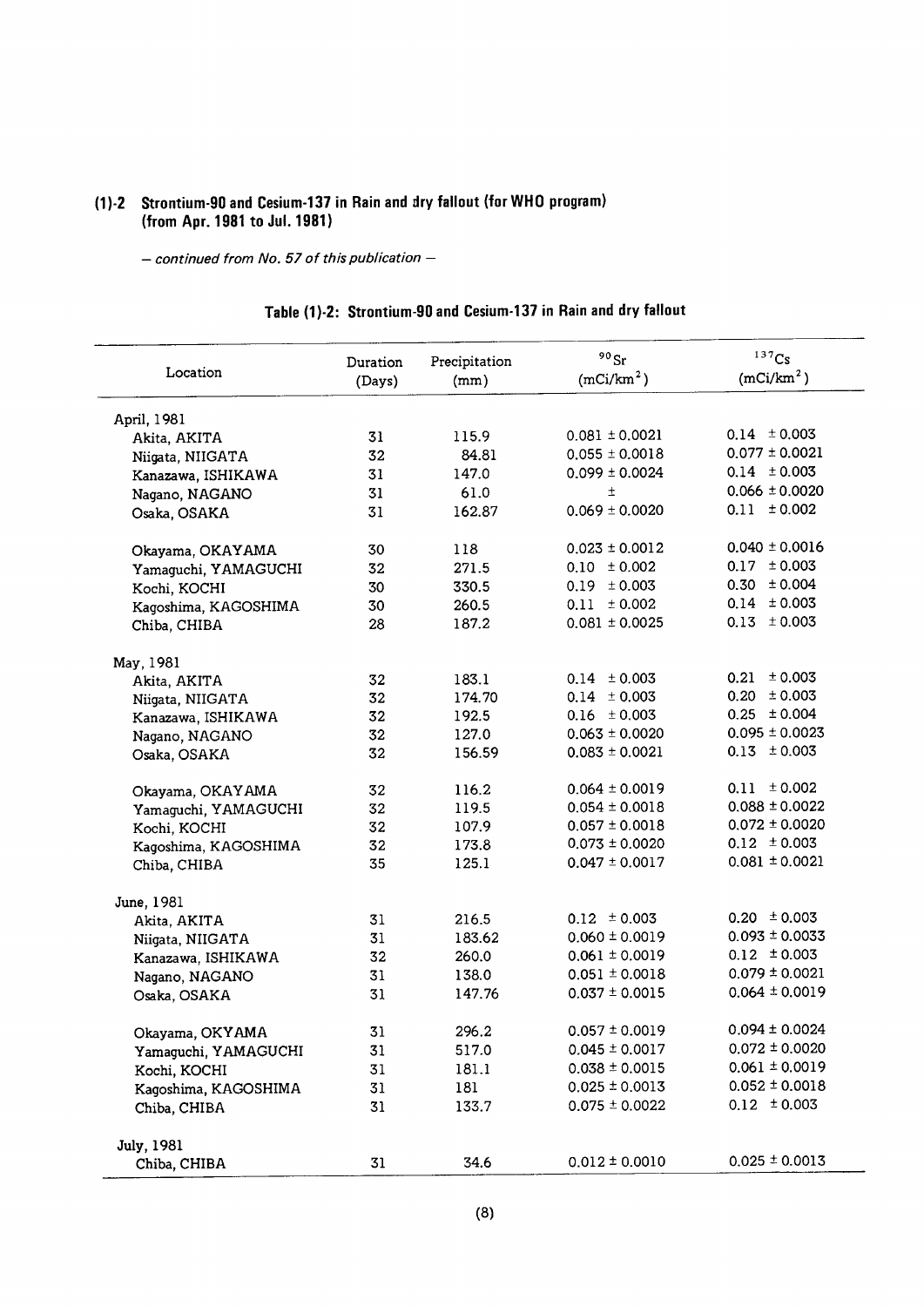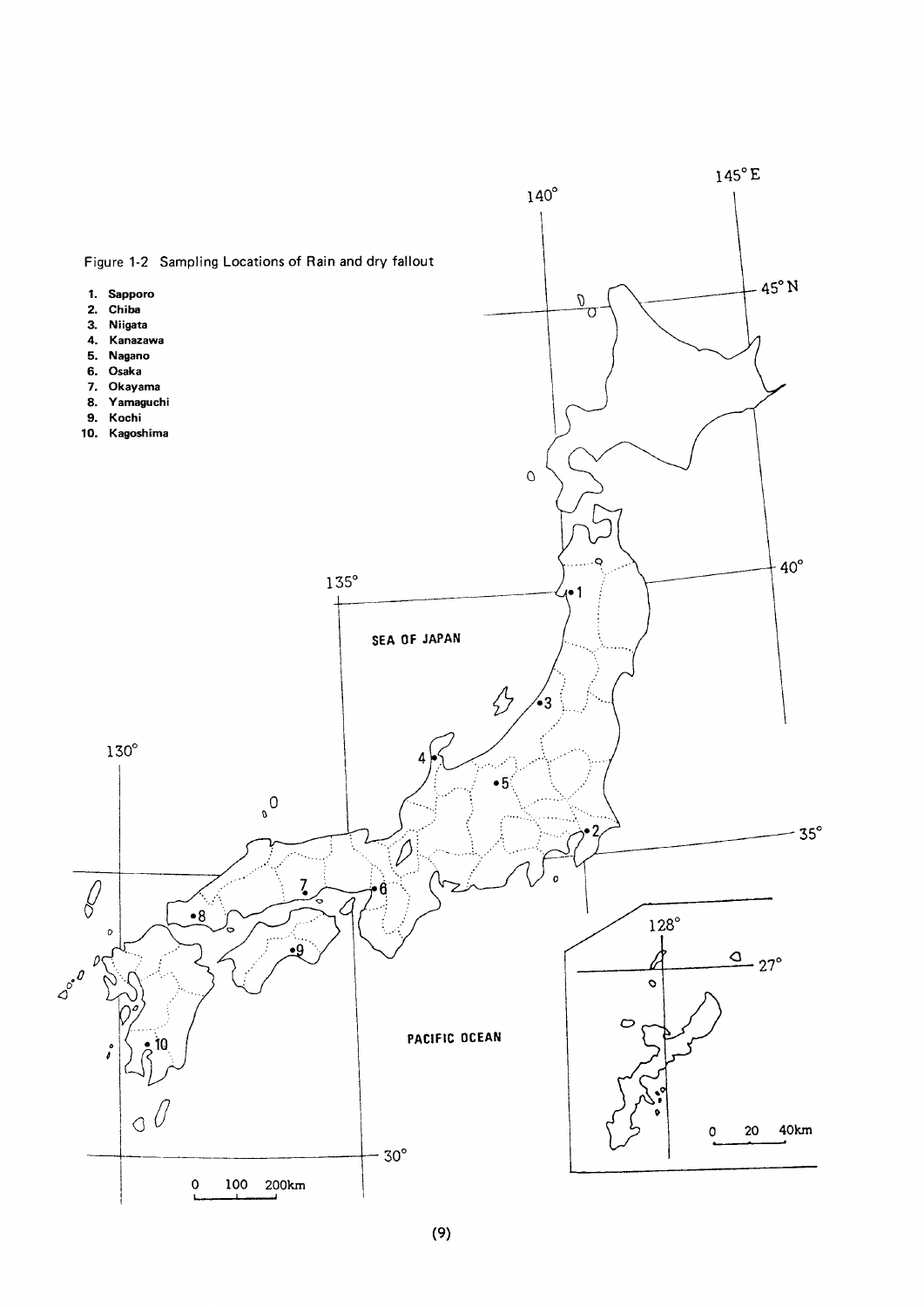## (2) Strontium-90 and Cesium-137 Airborne dust (from Apr. 1981 to Jun. 1981)

- continued from No. 57 of this publication -

#### Table 2: Strontium-90 and Cesium-137 in Airborne dust

| Location               | Sampling<br>period | Absorption<br>volume $(m^3)$ | $90$ Sr<br>$(10^{-3} \text{pCi/m}^3)$ | $137$ Cs<br>$(10^{-3} \text{pCi/m}^3)$ |
|------------------------|--------------------|------------------------------|---------------------------------------|----------------------------------------|
| April $\sim$ June 1981 |                    |                              |                                       |                                        |
| Futaba-gun, FUKUSHIMA  | $4 \sim 6$         | 9,321                        | $0.6 \pm 0.05$                        | $1.0 \pm 0.05$                         |
| Fukui, FUKUI           | $4 \sim 6$         | 26,313                       | $1.2 \pm 0.03$                        | $2.1 \pm 0.04$                         |
| Shizuoka, SHIZUOKA     | $4 \sim 6$         | 10,429                       | $1.5 \pm 0.07$                        | $2.4 \pm 0.07$                         |
| Nagoya, AICHI          | $4 \sim 6$         | 11,707                       | $4.6 \pm 0.19$                        | $2.0 \pm 0.06$                         |
| Osaka, OSAKA           | $4 \sim 6$         | 8.424                        | $0.9 \pm 0.06$                        | $1.4 \pm 0.06$                         |
| Tottori, TOTTORI       | $4 \sim 6$         | 11,531.0                     | $1.4 \pm 0.06$                        | $2.1 \pm 0.06$                         |
| Hiroshima, HIROSHIMA   | $4 \sim 6$         | 10,800                       | $0.8 \pm 0.05$                        | $1.3 \pm 0.05$                         |
| Nagasaki, NAGASAKI     | $4 \sim 6$         | 10,105                       | $1.8 \pm 0.07$                        | $3.1 \pm 0.08$                         |

 $140^{\circ}$ 

 $145^{\circ} E$ 

Figure 2 Sampling Locations of Airborne dust

- 1. Futaba-gun
- 2.Fukui
- 3.Shizuoka
- 4. Nagoya
- 5.Osaka
- 6.Tottori
- 7. Hiroshima
- 8. Nagasaki

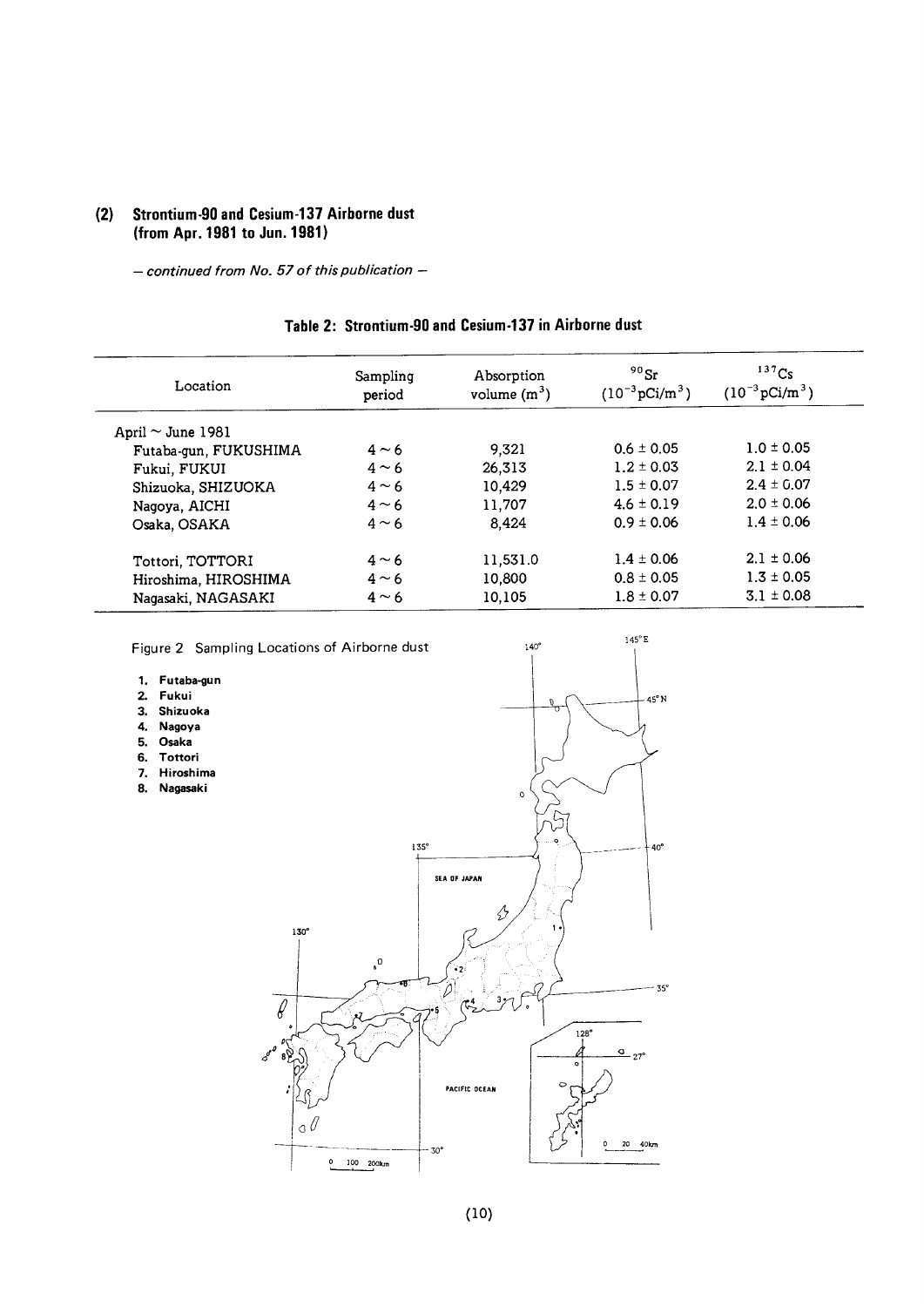## (3) Strontium-90 and Cesium-137 in Service water (from Jun. 1981 to Jul. 1981)

- continued from No. 57 of this publication -

## Table 3: Strontium-90 and Cesium-137 in Service water

| Location             | рH   | $^{90}\rm{Sr}$    | 137C <sub>S</sub> |
|----------------------|------|-------------------|-------------------|
|                      |      | $(pCi/\ell)$      | $(pCi/\ell)$      |
| (Source water)       |      |                   |                   |
| June, 1981           |      |                   |                   |
| Sapporo, HOKKAIDO    | 6.9  | $0.07 \pm 0.005$  | $0.01 \pm 0.004$  |
| Katsushika, TOKYO    | 6.9  | $0.11 \pm 0.006$  | $0.02 \pm 0.004$  |
| Tsukui-gun, KANAGAWA | 7.3  | $0.03 \pm 0.004$  | $0.01 \pm 0.003$  |
| Inuyama, AICHI       | 6.8  | $0.11 \pm 0.006$  | $0.01 \pm 0.004$  |
| Moriguchi, OSAKA     | 7.0  | $0.25 \pm 0.008$  | $0.01 \pm 0.004$  |
| (Tap water)          |      |                   |                   |
| June, 1981           |      |                   |                   |
| Aomori, AOMORI       | 6.5  | $0.06 \pm 0.005$  | $0.01 \pm 0.004$  |
| Akita, AKITA         | 6.95 | $0.20 \pm 0.008$  | $0.01 \pm 0.003$  |
| Yamagata, YAMAGATA   | 7.2  | $0.10 \pm 0.006$  | $0.01 \pm 0.004$  |
| Mito, IBARAGI        | 6.2  | $0.08 \pm 0.005$  | $0.01 \pm 0.003$  |
| Katsushika, TOKYO    | 6.9  | $0.13 \pm 0.007$  | $0.01 \pm 0.004$  |
| Yokohama, KANAGAWA   | 6.5  | $0.04 \pm 0.004$  | $0.005 \pm 0.003$ |
| Niigata, NIIGATA     | 7.12 | $0.16 \pm 0.008$  | $0.01 \pm 0.003$  |
| Kanazawa, ISHIKAWA   | 7.1  | $0.12 \pm 0.007$  | $0.01 \pm 0.003$  |
| Fukui, FUKUI         | 6.8  | $0.01 \pm 0.003$  | $0.002 \pm 0.003$ |
| Nagano, NAGANO       | 7.29 | $0.04 \pm 0.004$  | $0.01 \pm 0.004$  |
| Shizuoka, SHIZUOKA   | 7.1  | $0.004 \pm 0.003$ | $0.00 \pm 0.003$  |
| Nagoya, AICHI        | 6.5  | $0.09 \pm 0.006$  | $0.004 \pm 0.003$ |
| Osaka, OSAKA         | 7.0  | $0.19 \pm 0.008$  | $0.003 \pm 0.003$ |
| Kobe, HYOGO          | 6.36 | $0.13 \pm 0.007$  | $0.01 \pm 0.003$  |
| Wakayama, WAKAYAMA   | 7.5  | $0.09 \pm 0.007$  | $0.02 \pm 0.004$  |
| Tottori, TOTTORI     | 7.5  | $0.11 \pm 0.006$  | $0.001 \pm 0.003$ |
| Okayama, OKAYAMA     | 6.7  | $0.04 \pm 0.004$  | $0.01 \pm 0.003$  |
| Matsuyama, EHIME     | 6.97 | $0.06 \pm 0.005$  | $0.03 \pm 0.004$  |
| Kochi, KOCHI         | 7.1  | $0.007 \pm 0.005$ | $0.00 \pm 0.003$  |
| Nagasaki, NAGASAKI   | 7.2  | $0.07 \pm 0.005$  | $0.01 \pm 0.003$  |
| Kagoshima, KAGOSHIMA | 6.95 | $0.01 \pm 0.003$  | $0.003 \pm 0.003$ |
| July, 1981           |      |                   |                   |
| Wakkanai, HOKKAIDO   | 7.0  | $0.40 \pm 0.012$  | $0.02 \pm 0.004$  |
| Matsue, SHIMANE      | 6.4  | $0.12 \pm 0.006$  | $0.01 \pm 0.003$  |
| Ube, YAMAGUCHI       | 6.0  | $0.08 \pm 0.006$  | $0.01 \pm 0.003$  |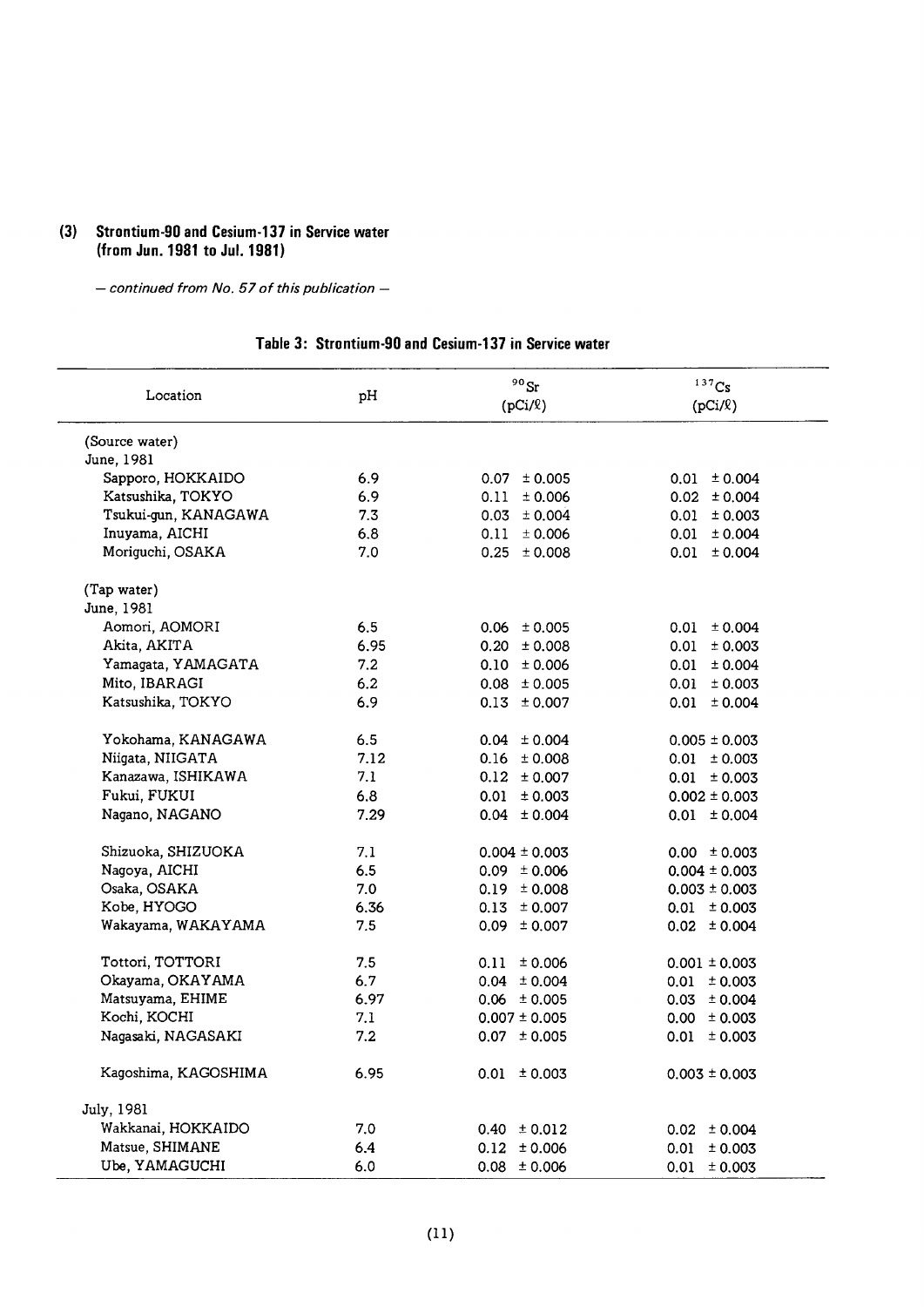

## $(12)$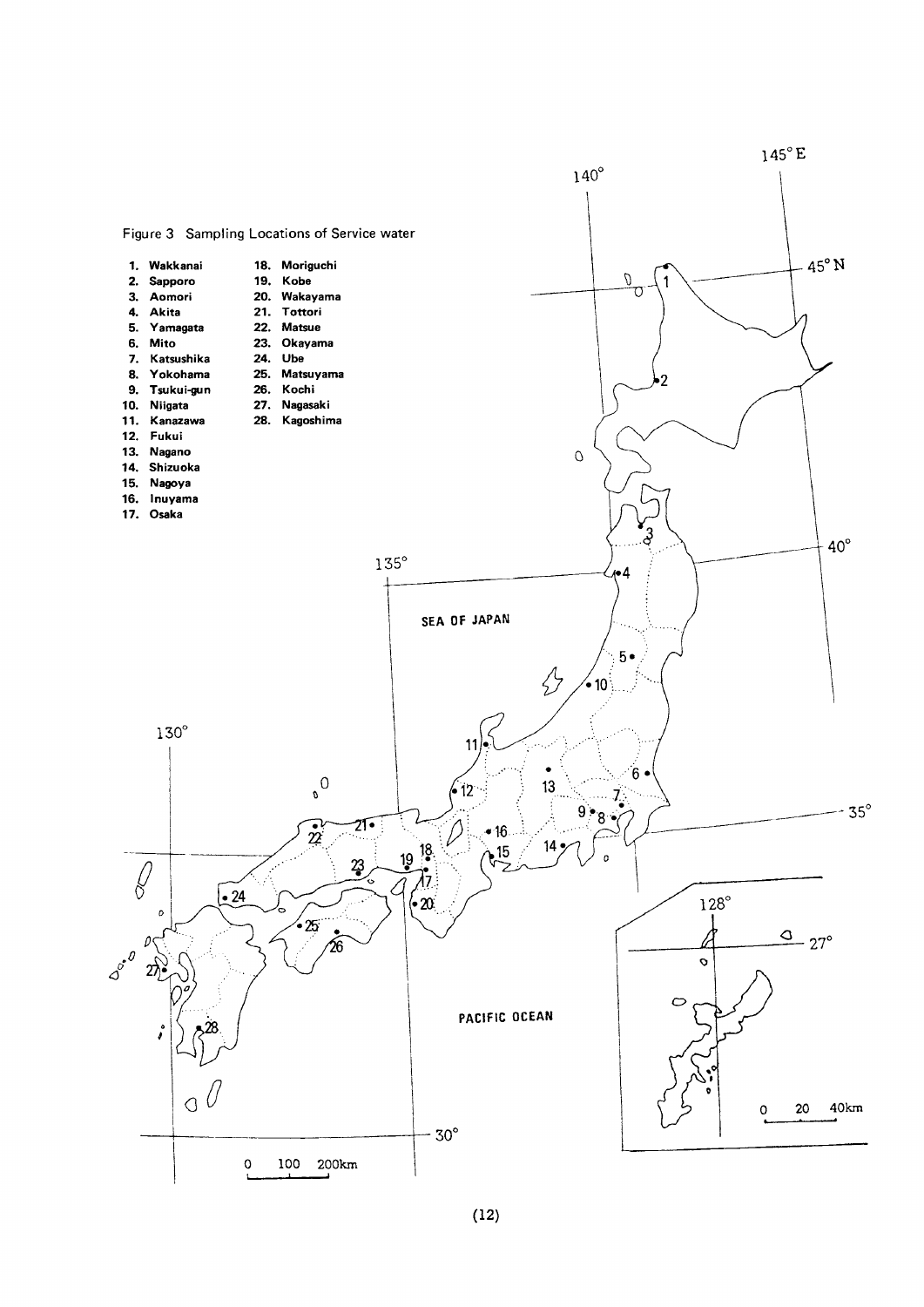#### Strontium-90 and Cesium-137 in Freshwater  $(4)$ (from Dec. 1980 to Jul. 1981)

 $-$  continued from No. 54 of this publication  $-$ 

## Table 4: Strontium-90 and Cesium-137 in Freshwater

| Location               | рH  | $90$ Sr<br>$(pCi/\ell)$ | 137Cs<br>$(pCi/\ell)$ |
|------------------------|-----|-------------------------|-----------------------|
| December, 1980         |     |                         |                       |
| Mikata-lake, FUKUI     | 6.9 | $0.21 \pm 0.008$        | $0.06 \pm 0.005$      |
| Shobara, HIROSHIMA     | 7.5 | $0.05 \pm 0.005$        | $0.03 \pm 0.004$      |
| May, 1981              |     |                         |                       |
| Kasumigaura, IBARAGI   | 7.6 | $0.24 \pm 0.009$        | $0.05 \pm 0.005$      |
| July, 1981             |     |                         |                       |
| Ishikari-gun, HOKKAIDO | 7.2 | $0.15 \pm 0.007$        | $0.04 \pm 0.004$      |

 $145^{\circ}E$ Figure 4 Sampling Locations of Freshwater  $140^\circ$ 1. Ishikari-gun 2. Kasumigaura  $-45^{\circ}$  N 3. Mikata-lake 4. Shobara  $\mathbf c$ 40  $135°$ SEA OF JAPAN  $\hat{\varphi}$  $130^\circ$  $\cdot^{\circ}$  $35^\circ$ D ď.  $\ell$  $\frac{128}{1}$  $\frac{0}{27}$ PACIFIC OCEAN  $\sigma$  $\bf 20$ 40km  $-30^{\circ}$  $100$   $200km$  $\overline{\phantom{0}}$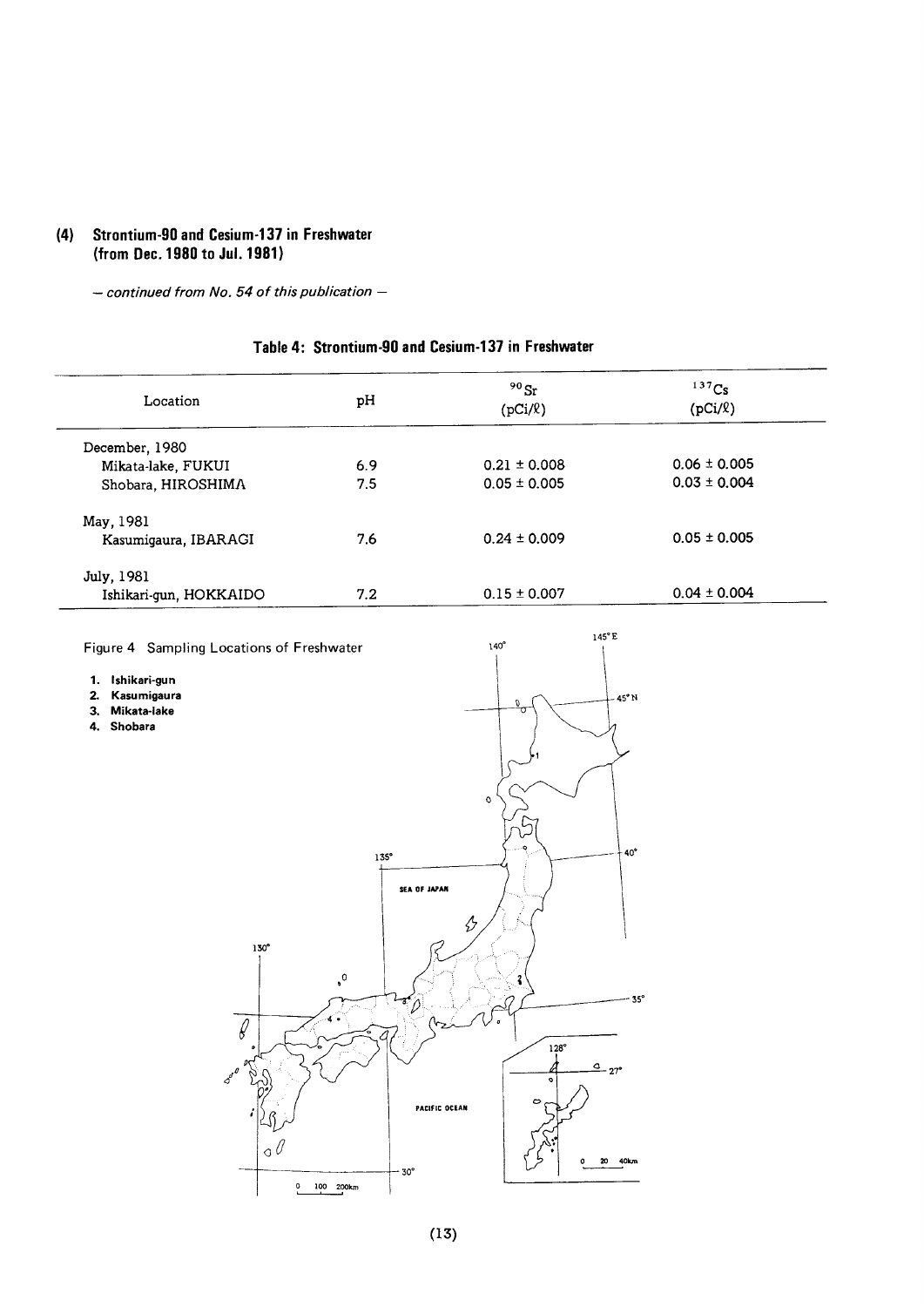## (5) Strontium-90 and Cesium-137 in Soil (from May 1981 to Jul. 1981)

- continued from No. 54 of this publication -

| Table 5: Strontium-90 and Cesium-137 in Soil |  |  |  |
|----------------------------------------------|--|--|--|
|----------------------------------------------|--|--|--|

|                        | Sampling    |              | $90$ Sr                |                | 137Cs                  |
|------------------------|-------------|--------------|------------------------|----------------|------------------------|
| Location               | Depth (cm)  | (pCi/kg)     | (mCi/km <sup>2</sup> ) | (pCi/kg)       | (mCi/km <sup>2</sup> ) |
| May, 1981              |             |              |                        |                |                        |
| Atsumi-gun, AICHI      | $0 \sim 5$  | $39 \pm 4.1$ | $2.4 \pm 0.25$         | $700 \pm 14$   | 43<br>±0.8             |
| $\bullet$              | $5 \sim 20$ | $41 \pm 4.2$ | $8.3 \pm 0.83$         | $320 \pm 9$    | ±1.9<br>65             |
| July, 1981             |             |              |                        |                |                        |
| Yamagata, YAMAGATA     | $0 \sim 5$  | $310 \pm 10$ | $\pm 0.4$<br>$12-1$    | $1.200 \pm 20$ | $\pm$ 0.7<br>46        |
| $\cdot$                | $5 \sim 20$ | $170 \pm 8$  | $21 \pm 1.0$           | $120 \pm 7$    | 15.<br>$\pm 0.8$       |
| Katsushika, TOKYO      | $0 \sim 5$  | $30 \pm 3.8$ | $3.4 \pm 0.43$         | $37 \pm 4.4$   | $4.2 \pm 0.50$         |
| $\cdot$                | $5 \sim 20$ | $80 \pm 5.5$ | $12 \pm 0.8$           | $310 \pm 9$    | ±1.4<br>46             |
| Ibusuki-gun, KAGOSHIMA | $0 \sim 5$  | $150 \pm 7$  | $7.5 \pm 0.35$         | $850 \pm 15$   | 43<br>± 0.8            |
| $^{\prime}$            | $5 \sim 20$ | $250 \pm 9$  | 38<br>±1.3             | $510 \pm 12$   | ±1.8<br>76             |

 $145^{\circ}$  E

Figure 5 Sampling Locations of Soil

- 
- 1. Yamagata<br>2. Katsushika<br>3. Atsumi-gun<br>4. Hiroshima<br>5. Ibusuki-gun 2
- 3. Atsumi-gun
- 4. Hiroshima
- 5. Ibusuki-gun

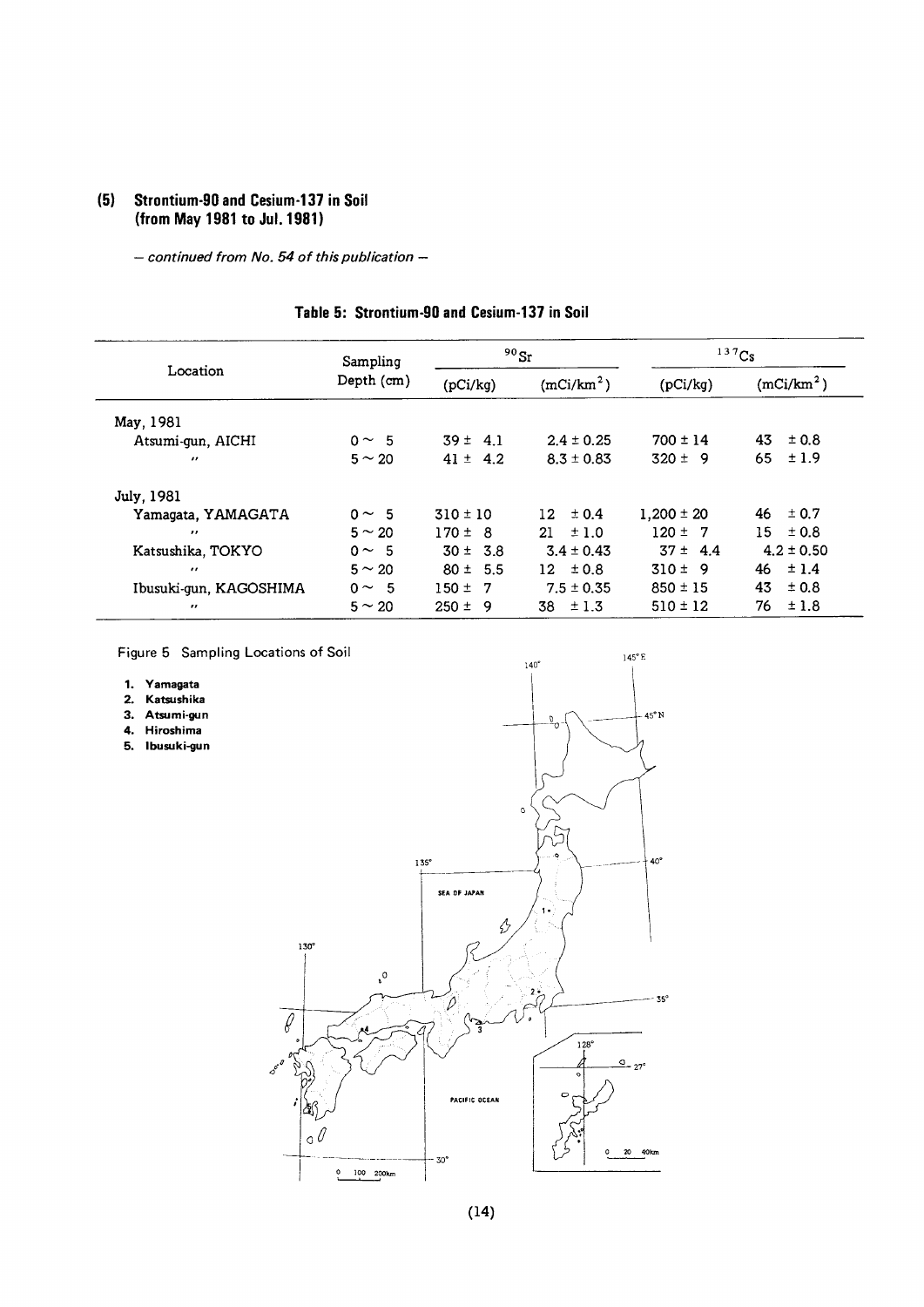## (6) Strontium-90 and Cesium-137 in Total diet (from May 1981 to Jul. 1981)

- continued from No. 57 of this publication -

## Table 6: Strontium-90 and Cesium-137 in Total diet

|                      | Ash     | Ca       | ĸ        |                | $90$ Sr        |                | $137$ Cs       |
|----------------------|---------|----------|----------|----------------|----------------|----------------|----------------|
| Location             | (g/p/d) | (mg/p/d) | (mg/p/d) | pCi/p/d        | S.U.           | pCi/p/d        | C.U.           |
| May, 1981            |         |          |          |                |                |                |                |
| Wakayama, WAKAYAMA   | 13.9    | 591      | 1,520    | $2.6 \pm 0.28$ | $4.3 \pm 0.47$ | $1.6 \pm 0.22$ | $1.1 \pm 0.14$ |
| June, 1981           |         |          |          |                |                |                |                |
| Sapporo, HOKKAIDO    | 17.7    | 571      | 1,870    | $4.2 \pm 0.39$ | $7.3 \pm 0.68$ | $3.3 \pm 0.31$ | $1.8 \pm 0.16$ |
| Aomori, AOMORI       | 19.5    | 859      | 2,130    | $5.1 \pm 0.44$ | $5.9 \pm 0.52$ | $2.8 \pm 0.32$ | $1.3 \pm 0.15$ |
| Fukushima, FUKUSHIMA | 16.7    | 551      | 2,290    | $4.0 \pm 0.40$ | $7.2 \pm 0.73$ | $4.1 \pm 0.33$ | $1.8 \pm 0.14$ |
| Mito, IBARAGI        | 18.3    | 482      | 2,410    | $3.1 \pm 0.37$ | $6.5 \pm 0.77$ | $3.5 \pm 0.33$ | $1.4 \pm 0.14$ |
| Shinjuku, TOKYO      | 13.3    | 417      | 1,660    | $2.2 \pm 0.28$ | $5.3 \pm 0.68$ | $3.7 \pm 0.27$ | $2.2 \pm 0.16$ |
| Kanazawa, ISHIKAWA   | 20.4    | 582      | 2,170    | $2.3 \pm 0.38$ | $4.0 \pm 0.64$ | $4.0 \pm 0.36$ | $1.8 \pm 0.17$ |
| Nagano, NAGANO       | 18.9    | 652      | 2,410    | $3.0 \pm 0.39$ | $4.7 \pm 0.60$ | $2.1 \pm 0.29$ | $0.9 \pm 0.12$ |
| Shizuoka, SHIZUOKA   | 17.8    | 548      | 2,520    | $2.7 \pm 0.35$ | $5.0 \pm 0.64$ | $4.1 \pm 0.33$ | $1.6 \pm 0.13$ |
| Nagoya, AICHI        | 14.3    | 658      | 2,090    | $3.1 \pm 0.30$ | $4.8 \pm 0.46$ | $3.9 \pm 0.29$ | $1.9 \pm 0.14$ |
| Neyagawa, OSAKA      | 12.0    | 308      | 1,850    | $1.9 \pm 0.29$ | $6.1 \pm 0.95$ | $1.9 \pm 0.22$ | $1.0 \pm 0.12$ |
| Kakogawa, HYOGO      | 12.1    | 534      | 1,880    | $2.8 \pm 0.26$ | $5.2 \pm 0.50$ | $1.7 \pm 0.21$ | $0.9 \pm 0.11$ |
| Iwami-qun, TOTTORI   | 14.8    | 399      | 2,040    | $3.5 \pm 0.36$ | $8.7 \pm 0.90$ | $2.1 \pm 0.24$ | $1.0 \pm 0.12$ |
| Okayama, OKAYAMA     | 15.4    | 446      | 1,760    | $2.8 \pm 0.36$ | $6.2 \pm 0.81$ | $1.3 \pm 0.22$ | $0.7 \pm 0.13$ |
| Naqasaki, NAGASAKI   | 13.2    | 395      | 1,820    | $1.8 \pm 0.26$ | $4.6 \pm 0.66$ | $2.1 \pm 0.22$ | $1.2 \pm 0.12$ |
| July, 1981           |         |          |          |                |                |                |                |
| Yamagata, YAMAGATA   | 16.0    | 295      | 1,880    | $1.4 \pm 0.28$ | $4.9 \pm 0.97$ | $3.0 \pm 0.27$ | $1.6 \pm 0.15$ |
| Yamaquchi, YAMAGUCHI | 14.3    | 317      | 1,610    | $1.4 \pm 0.38$ | $4.3 \pm 1.2$  | $3.7 \pm 0.47$ | $2.3 \pm 0.29$ |
| Soo-qun, KAGOSHIMA   | 15.1    | 591      | 2,080    | $1.5 \pm 0.27$ | $2.5 \pm 0.45$ | $4.5 \pm 0.31$ | $2.1 \pm 0.15$ |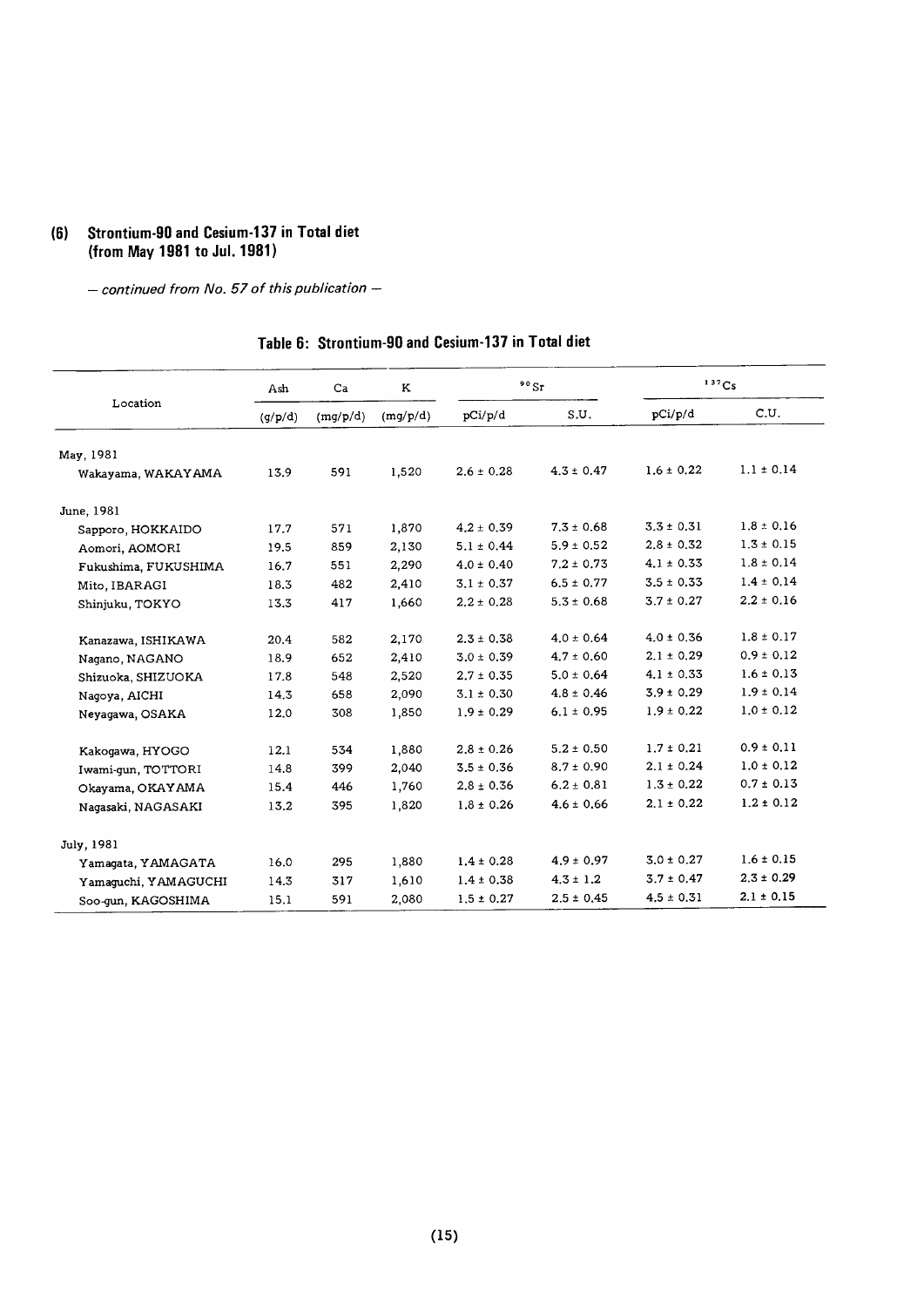

 $(16)$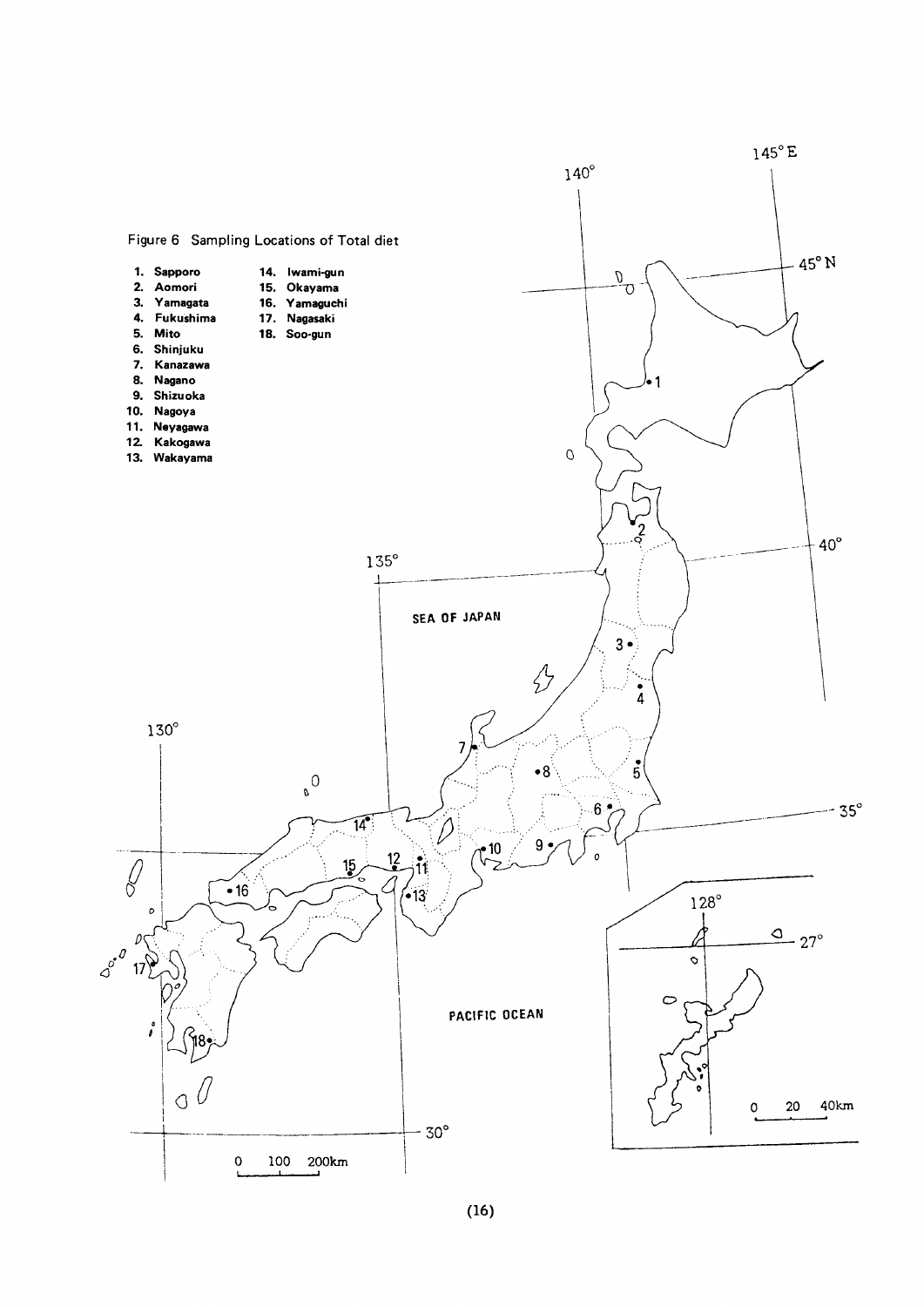## (7)-1 Strontium-90 and Cesium-137 in Milk (producing districts for WHO program) (from May 1981 to Jun. 1981)

 $-$  continued from No. 57 of this publication  $-$ 

|                           | Ash                 | Ca    |          |                | $90$ Sr        | $137C_S$       |                |
|---------------------------|---------------------|-------|----------|----------------|----------------|----------------|----------------|
| Location                  | (g/p/d)<br>(mq/p/d) |       | (mq/p/d) | pCi/p/d        | S.U.           | pCi/p/d        | C.U.           |
| May, 1981                 |                     |       |          |                |                |                |                |
| Hachijyo-Island, TOKYO    | 5.89                | 0.872 | 1.36     | $4.4 \pm 0.36$ | $5.1 \pm 0.41$ | 24<br>± 0.6    | 17.<br>± 0.4   |
| Toyono-gun, OSAKA         | 7.42                | 1.11  | 1.60     | $1.4 \pm 0.26$ | $1.3 \pm 0.23$ | $1.3 \pm 0.22$ | $0.8 \pm 0.14$ |
| Kochi, KOCHI              | 7.19                | 1.05  | 1.67     | $3.9 \pm 0.32$ | $3.8 \pm 0.31$ | $5.5 \pm 0.34$ | $3.3 \pm 0.20$ |
| June, 1981                |                     |       |          |                |                |                |                |
| Sapporo, HOKKAIDO         | 7.21                | 1.18  | 1.66     | $2.9 \pm 0.32$ | $2.5 \pm 0.27$ | $9.0 \pm 0.41$ | $5.4 \pm 0.24$ |
| Nishikanbara-qun, NIIGATA | 7.46                | 1.09  | 1.72     | $2.1 \pm 0.30$ | $1.9 \pm 0.28$ | $9.0 \pm 0.40$ | $5.2 \pm 0.23$ |
| Aira-qun, KAGOSHIMA       | 6.94                | 1.05  | 1.59     | $1.8 \pm 0.25$ | $1.7 \pm 0.24$ | $4.2 \pm 0.29$ | $2.7 \pm 0.18$ |

 $145^{\circ}E$ 

## Table (7)-1: Strontium-90 and Cesium-137 in Milk

Figure 7-1 Sampling Locations of Milk

- 1. Sapporo
- 2.Hachijyo-lsland
- 3. Nishikanbara-gun
- 4.Toyono-gun
- 5. Koehi
- 6. Aira-gun

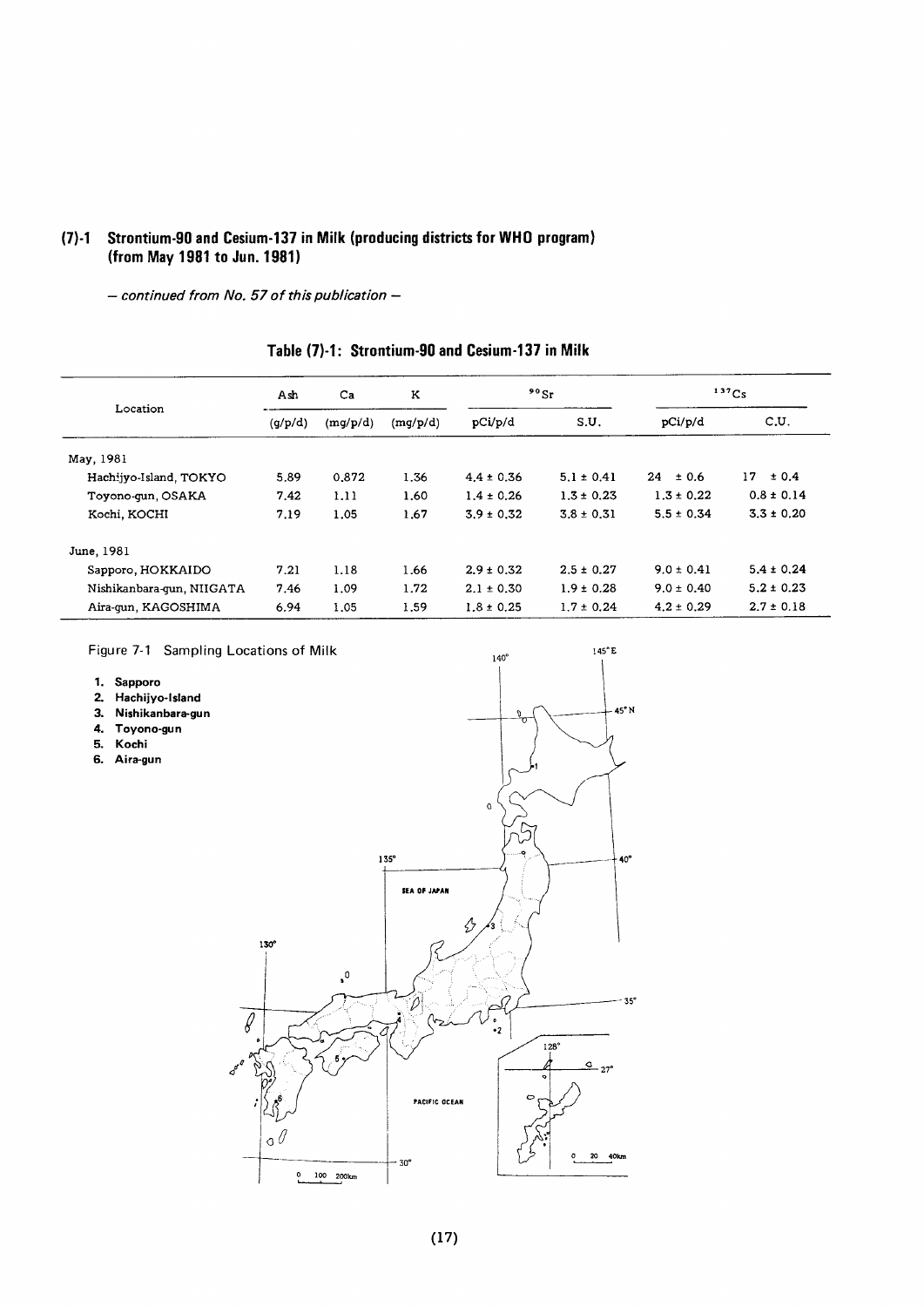## (7)-2 Strontium-90 and Cesium-137 in Milk (consuming districts) (Jun. 1981)

- continued from No. 57 of this publication -

| Ash<br>Location    |         | Ca       | K        | 90Sr           |                | 137Cs          |                |
|--------------------|---------|----------|----------|----------------|----------------|----------------|----------------|
|                    | (q/p/d) | (mg/p/d) | (mg/p/d) | pCi/p/d        | S.U.           | pCi/p/d        | C.U.           |
| June, 1981         |         |          |          |                |                |                |                |
| Kyoto, KYOTO       | 6.92    | 1.02     | 1.62     | $1.7 \pm 0.27$ | $1.7 \pm 0.26$ | $1.6 \pm 0.23$ | $1.0 \pm 0.14$ |
| Naqasaki, NAGASAKI | 7.04    | 1.04     | 1.69     | $1.6 \pm 0.25$ | $1.6 \pm 0.24$ | $3.0 \pm 0.27$ | $1.8 \pm 0.16$ |

## Table (7)-2: Strontium-90 and Cesium-137 in Milk

Figure 7-2 Sampling Locations of Milk

1. Kyoto

2.Nagasaki

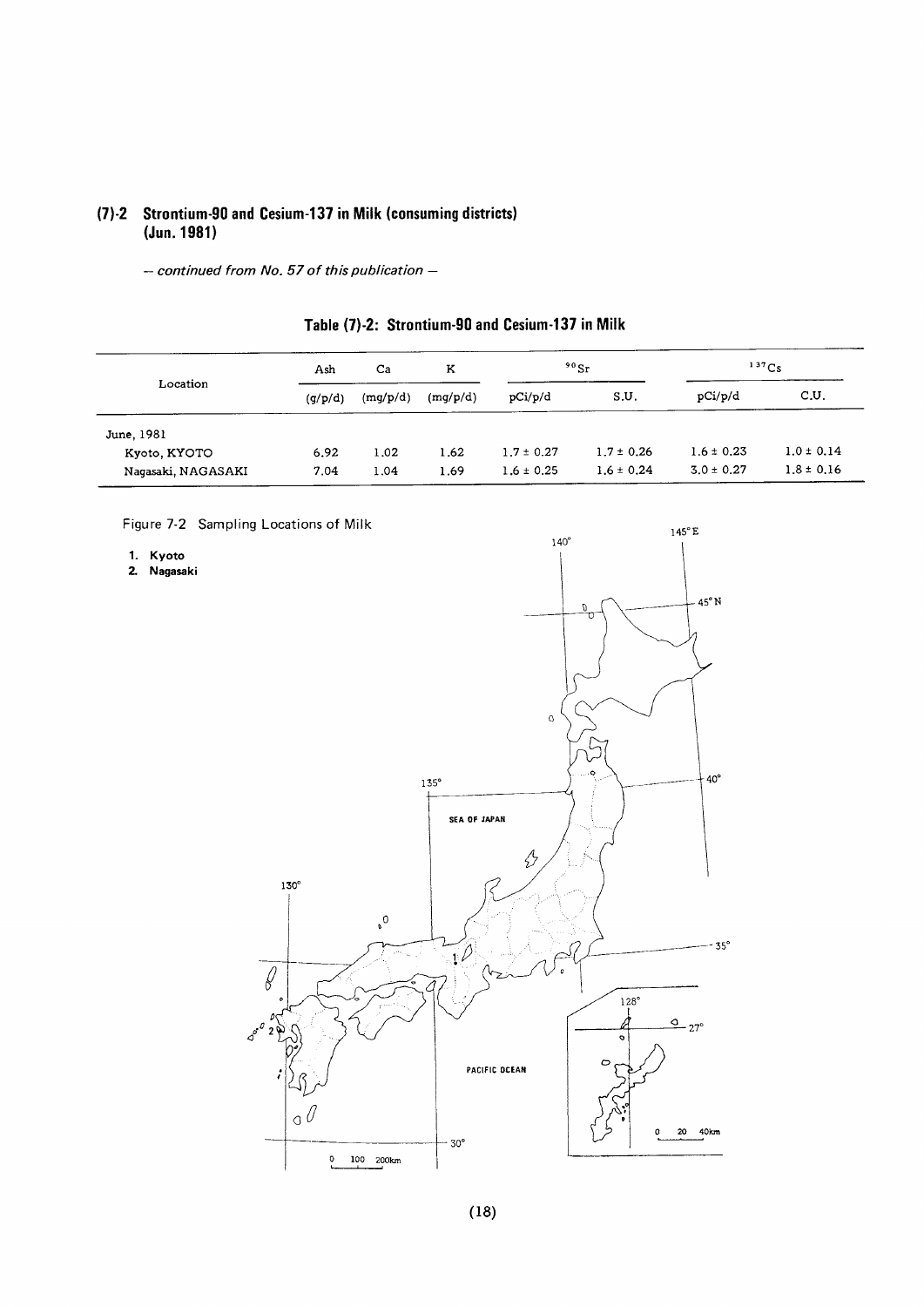#### (7)-3 Strontium-90 and Cesium-137 in Milk (powdered milk) (May 1981)

- continued from No. 54 of this publication -

| Name of manufacturer |            | Component |       |                | $90$ Sr        | 137Cs         |                |  |
|----------------------|------------|-----------|-------|----------------|----------------|---------------|----------------|--|
|                      | Ash $(\%)$ | Ca (%)    | K(%)  | pCi/kg         | S.U.           | pCi/kq        | c.u.           |  |
| May, 1981            |            |           |       |                |                |               |                |  |
| Morinaga             | 2.28       | 0.347     | 0.508 | $3.8 \pm 0.40$ | $1.1 \pm 0.12$ | $13 \pm 0.6$  | $2.5 \pm 0.12$ |  |
| Yukijirushi          | 2.34       | 0.384     | 0.452 | $7.3 \pm 0.55$ | $1.9 \pm 0.14$ | $45 \pm 1.1$  | $9.9 \pm 0.25$ |  |
| Meiji                | 2.74       | 0.452     | 0.600 | $12 \pm 0.7$   | $2.7 \pm 0.15$ | $63 \pm 1.3$  | $11 \pm 0.2$   |  |
| Wakodo               | 2.37       | 0.341     | 0.585 | $4.4 \pm 0.45$ | $1.3 \pm 0.13$ | $9.4 \pm 0.6$ | $1.6 \pm 0.10$ |  |
| *Morinaga            | 8.56       | 1.35      | 1.93  | $23 \pm 1.1$   | $1.7 \pm 0.08$ | $26 \pm 1.0$  | $1.3 \pm 0.05$ |  |
| *Meiji               | 8.39       | 1.29      | 1.96  | $44 \pm 2.1$   | $3.4 \pm 0.17$ | $150 \pm 2$   | $7.8 \pm 0.12$ |  |

## Table (7)-3: Strontium-90 and Cesium-137 in Milk

 $\star$ Skim milk

#### (8)-1 Strontium-90 and Cesium-137 in Vegetables (producing districts) (May1981)

- continued from No. 57 of this publication -

|  | Table (8)-1: Strontium-90 and Cesium-137 in Vegetable |  |  |
|--|-------------------------------------------------------|--|--|
|--|-------------------------------------------------------|--|--|

| Location          |            | Component |         |                | $90$ Sr        | 137Cs          |                |
|-------------------|------------|-----------|---------|----------------|----------------|----------------|----------------|
|                   | Ash $(\%)$ | Ca (%)    | $K(\%)$ | pCi/kg         | S.U.           | pCi/kg         | C.U.           |
| (Japanese radish) |            |           |         |                |                |                |                |
| May. 1981         |            |           |         |                |                |                |                |
| Atsumi-gun, AICHI | 0.719      | 0.028     | 0.322   | $2.5 \pm 0.31$ | $8.9 \pm 1.1$  | $0.3 \pm 0.18$ | $0.1 \pm 0.06$ |
| (Spinach)         |            |           |         |                |                |                |                |
| May, 1981         |            |           |         |                |                |                |                |
| Atsumi-gun, AICHI | 1.35       | 0.046     | 0.545   | $3.1 \pm 0.36$ | $6.6 \pm 0.77$ | $3.0 \pm 0.33$ | $0.5 \pm 0.06$ |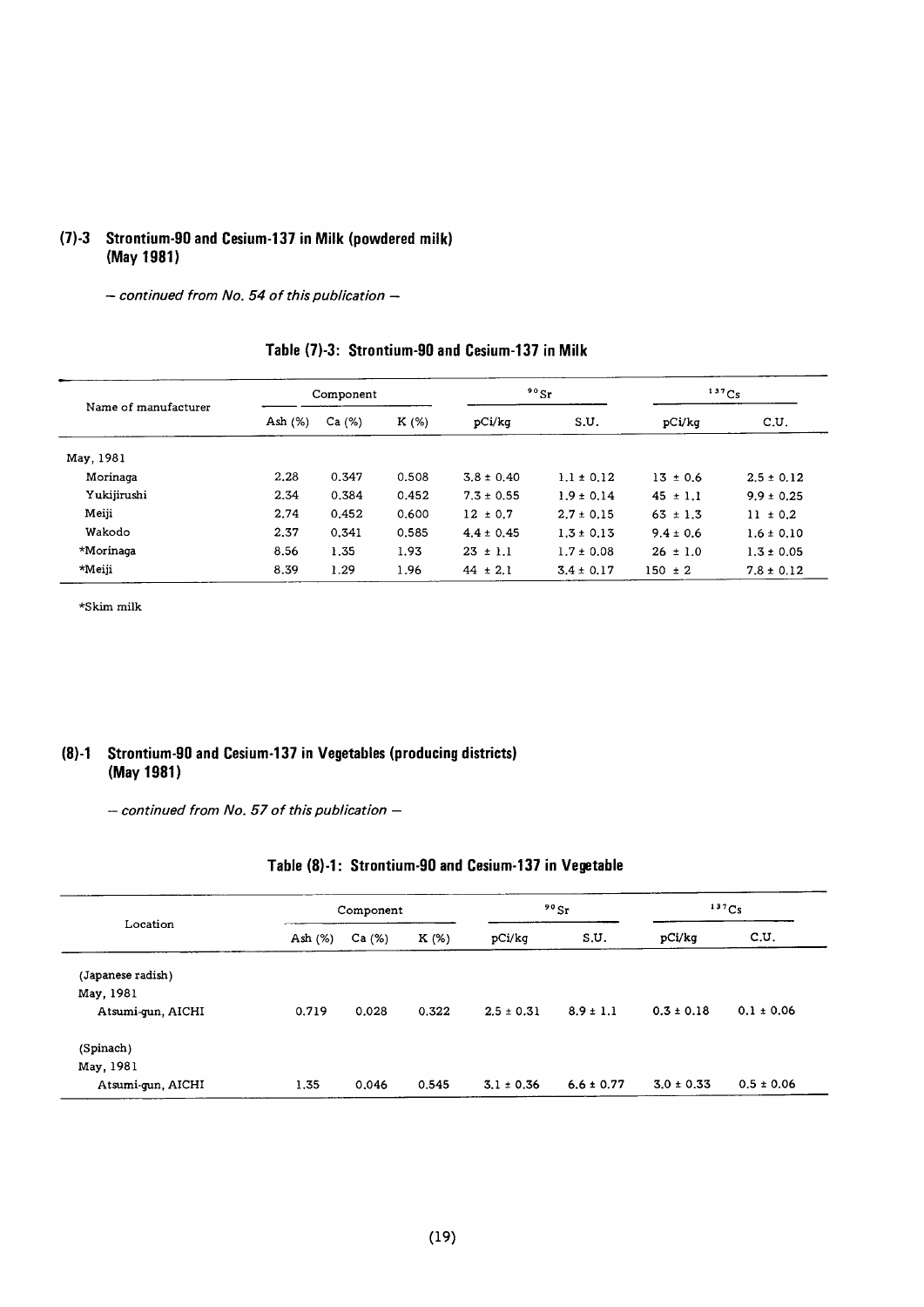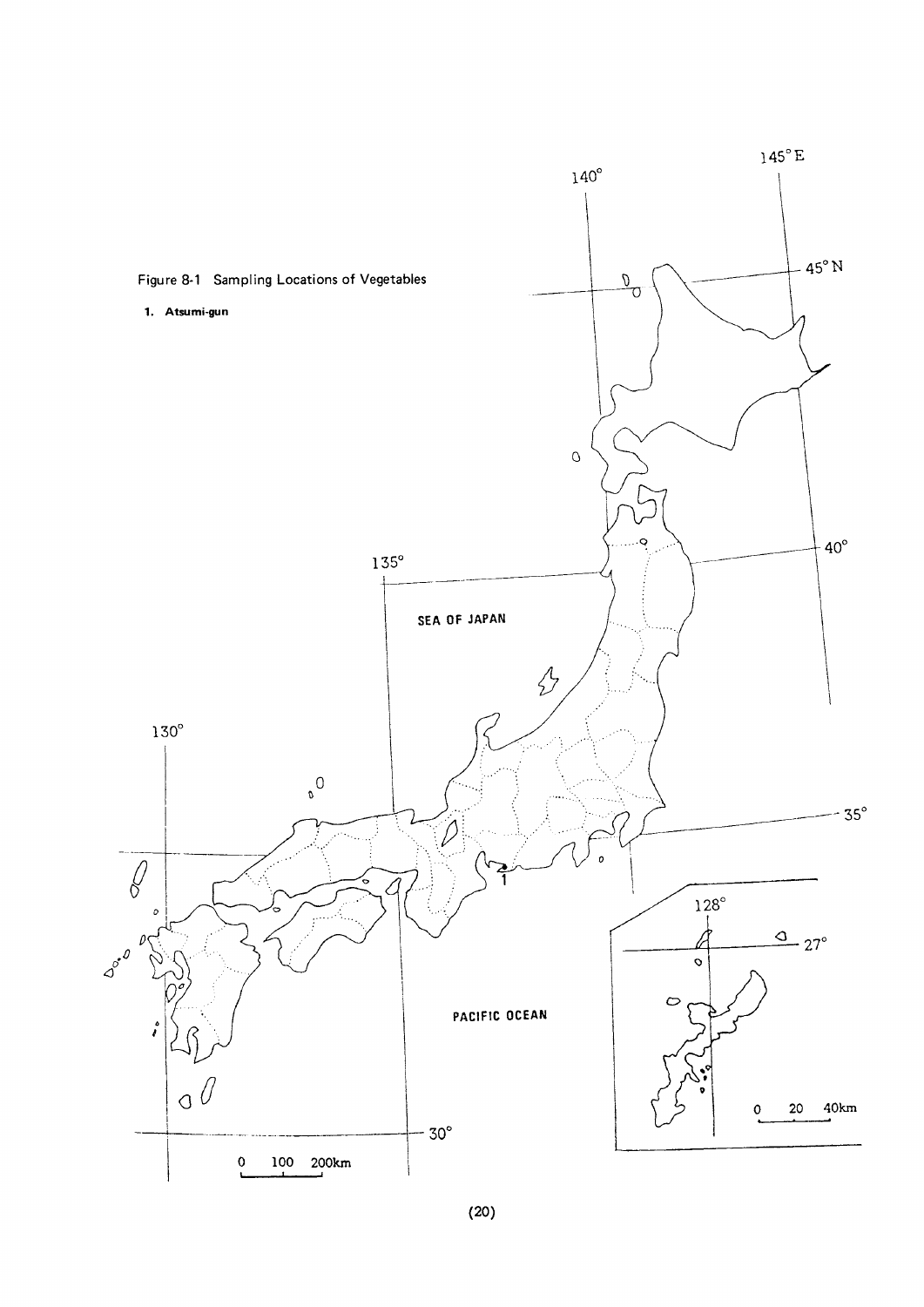## (8)-2 Strontium-90 and Cesium-137 in Vegetables (consuming districts) (Jun. 1981)

 $-$  continued from No. 57 of this publication  $-$ 

|                                             |                      | $\texttt{Component}$ |               |                | $\rm ^{90}Sr$ | 137Cs                                  |                |  |
|---------------------------------------------|----------------------|----------------------|---------------|----------------|---------------|----------------------------------------|----------------|--|
| ${\tt Location}$                            | Ash (%)              | Ca (%)               | K (%)         | pCi/kg         | S.U.          | $\mathop{\hbox{\rm pC}}\nolimits$ i/kg | c.u.           |  |
| (Spinach)                                   |                      |                      |               |                |               |                                        |                |  |
| June, 1981                                  |                      |                      |               |                |               |                                        |                |  |
| Niigata, NIIGATA                            | 1.31                 | 0.077                | 0.491         | $9.4 \pm 0.55$ | $12 \pm 0.7$  | $5.8 \pm 0.44$                         | $1.2 \pm 0.09$ |  |
|                                             |                      |                      |               |                |               |                                        |                |  |
|                                             |                      |                      |               | $140^\circ$    |               | $145^{\circ}E$                         |                |  |
| Figure 8-2 Sampling Locations of Vegetables |                      |                      |               |                |               |                                        |                |  |
| 1. Niigata                                  |                      |                      |               |                |               | 45°N                                   |                |  |
|                                             |                      |                      |               | D.<br>τ        |               |                                        |                |  |
|                                             |                      |                      |               |                |               |                                        |                |  |
|                                             |                      |                      |               |                |               |                                        |                |  |
|                                             |                      |                      |               |                |               |                                        |                |  |
|                                             |                      |                      |               | $\mathsf{o}$   |               |                                        |                |  |
|                                             |                      |                      |               |                |               |                                        |                |  |
|                                             |                      | $135^\circ$          |               | ۰              |               | $40^{\circ}$                           |                |  |
|                                             |                      |                      | SEA OF JAPAN  |                |               |                                        |                |  |
|                                             |                      |                      |               |                |               |                                        |                |  |
|                                             |                      |                      |               | ∯              |               |                                        |                |  |
| $130^\circ$                                 |                      |                      |               |                |               |                                        |                |  |
|                                             | $\cdot$ <sup>0</sup> |                      |               |                |               |                                        |                |  |
|                                             |                      |                      |               |                |               | $35^\circ$                             |                |  |
| $\ell$                                      |                      |                      | $\mathscr{D}$ |                |               |                                        |                |  |
|                                             |                      |                      |               |                | $128^\circ$   |                                        |                |  |
| $\sigma^{\theta}$                           |                      |                      |               |                |               | $\frac{Q}{27}$ °                       |                |  |
| ⋖<br>م0                                     |                      |                      |               |                | ۰             |                                        |                |  |
|                                             |                      |                      | PACIFIC OCEAN | $\circ$        |               |                                        |                |  |
|                                             |                      |                      |               |                |               |                                        |                |  |
|                                             | o                    |                      |               |                | ٥             | 20 40km                                |                |  |
|                                             | $0 100 200$ km       |                      | $-30^\circ$   |                |               |                                        |                |  |

## Table (8)-2: Strontium-90 and Cesium-137 in Vegetables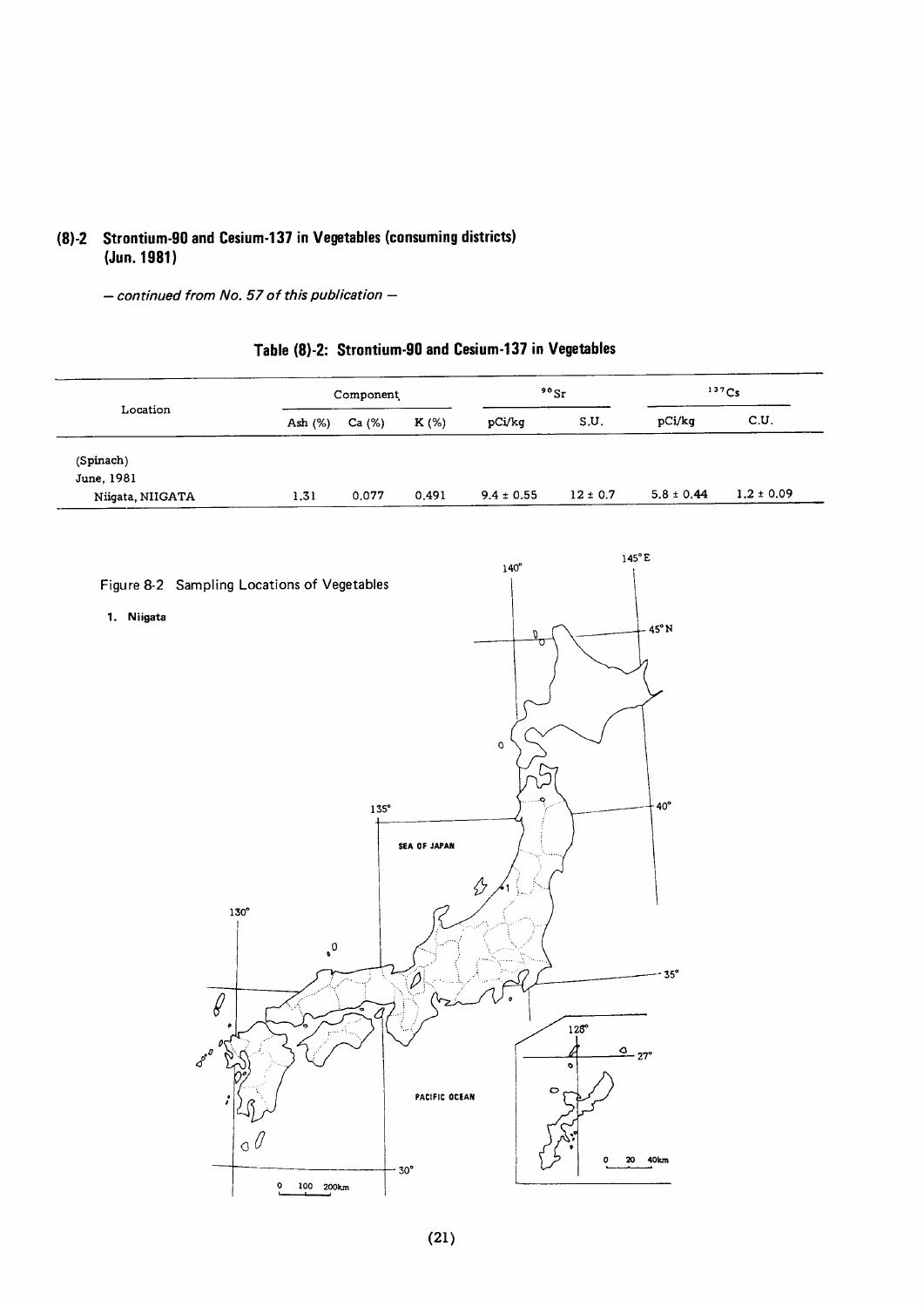## (9) Strontium-90 and Cesium-137 in Tea (Japanese tea) (from May 1981 to Jul. 1981)

- continued from No. 53 of this publication -

|                        |            | Component |         |              | $90$ Sr      | $137$ Cs     |                |
|------------------------|------------|-----------|---------|--------------|--------------|--------------|----------------|
| Location               | Ash $(\%)$ | Ca (%)    | $K(\%)$ | pCi/kg       | S.U.         | pCi/kg       | C.U.           |
| May, 1981              |            |           |         |              |              |              |                |
| Yosa-gun, KYOTO        | 4.99       | 0.310     | 1.90    | $100 \pm 4$  | $33 \pm 1.3$ | $160 \pm 4$  | $8.5 \pm 0.21$ |
| Uji, KYOTO             | 5.11       | 0.257     | 2.01    | $64 \pm 3.3$ | $25 \pm 1.3$ | $72 \pm 2.9$ | $3.6 \pm 0.14$ |
| June, 1981             |            |           |         |              |              |              |                |
| Tagata-gun, SHIZUOKA   | 4.99       | 0.422     | 1.68    | $140 \pm 5$  | $34 \pm 1.1$ | $100 \pm 3$  | $6.1 \pm 0.20$ |
| Iwata, SHIZUOKA        | 5.11       | 0.313     | 1.82    | $54 \pm 3.0$ | $17 \pm 1.0$ | $92 \pm 3.2$ | $5.0 \pm 0.18$ |
| Satsuma-tun, KAGOSHIMA | 5.24       | 0.303     | 2.00    | $89 \pm 4.0$ | $29 \pm 1.3$ | $150 \pm 4$  | $7.4 \pm 0.21$ |
| July, 1981             |            |           |         |              |              |              |                |
| Kawabe-qun, KAGOSHIMA  | 5.22       | 0.268     | 2.15    | $53 \pm 3.4$ | $20 \pm 1.3$ | $160 \pm 4$  | $7.5 \pm 0.20$ |

## Table 9: Strontium-90 and Cesium-137 in Tea

Figure 9 Sampling Locations of Tea (Japanese tea)

| Tagata-gun |
|------------|
|            |

- 2.lwata
- 3.Yosa-gun
- 4.Uji
- 5. Satsuma-gun
- 6. Kawabe-gun

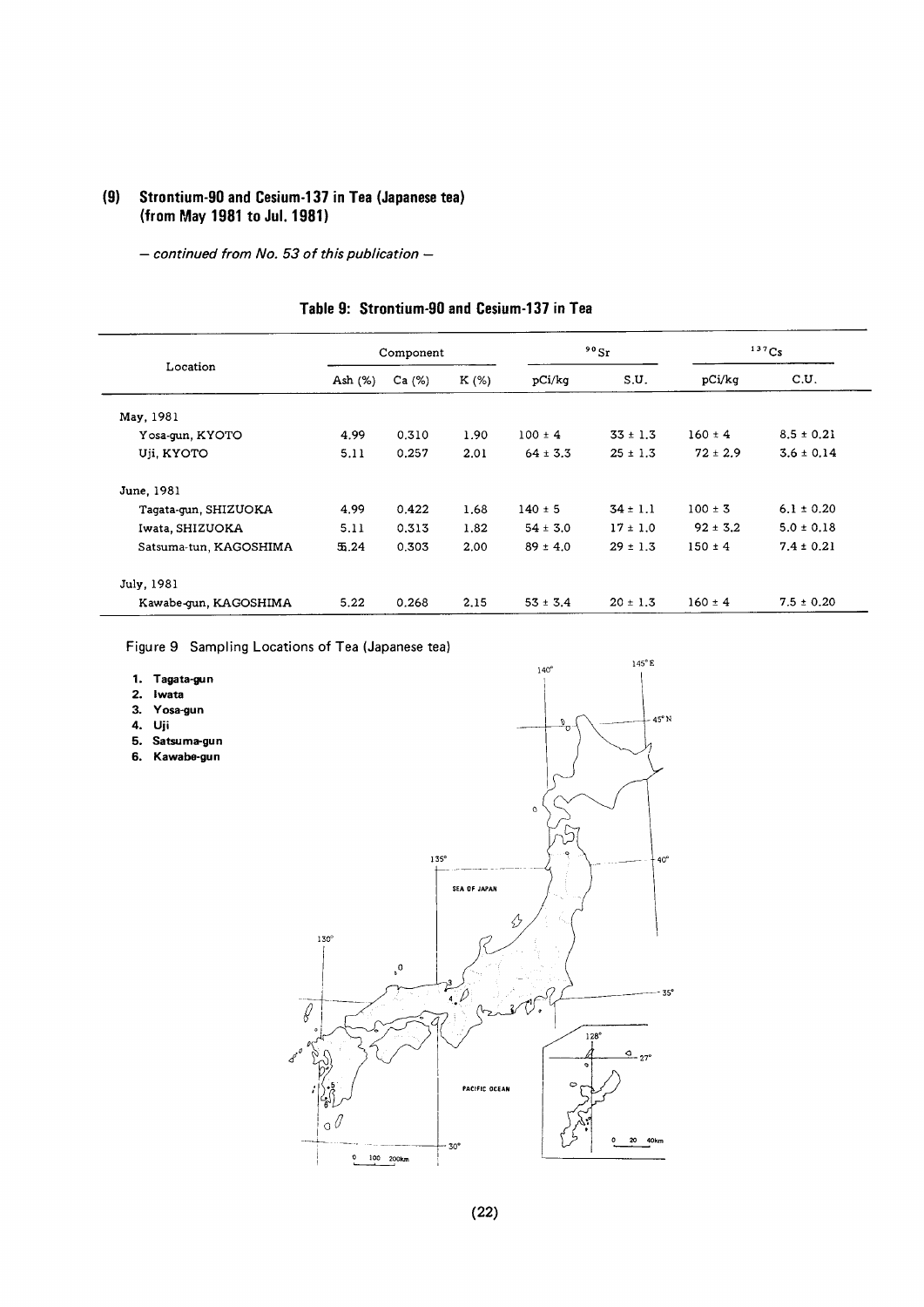## (10) Strontium-90 and Cesium-137 in Sea fish (from May 1981 to Jun. 1981)

 $-$  continued from No. 57 of this publication  $-$ 

| Location<br>Date                   | Sampling  | Component      |      |         | $90$ Sr        |                | 137C <sub>S</sub> |                |
|------------------------------------|-----------|----------------|------|---------|----------------|----------------|-------------------|----------------|
|                                    |           | Ash (%) Ca (%) |      | $K(\%)$ | pCi/kg         | S.U.           | pCi/kq            | C.U.           |
| Sillago sihame<br>Chita-gun, AICHI | Jun. 1981 | 3.58           | 22.6 | 8.67    | $0.7 \pm 0.24$ | $0.1 \pm 0.03$ | $3.4 \pm 0.31$    | $1.1 \pm 0.10$ |
| Katsuwonus pelamis<br>Tosa, KOCHI  | May 1981  | 1.36           | 3.78 | 31.1    | $0.1 \pm 0.20$ | $0.2 \pm 0.37$ | - 19<br>± 0.5     | $4.2 \pm 0.12$ |

## Table 10: Strontium-90 and Cesium-137 in Sea fish

| Scientific name    | English name | Japanese name |
|--------------------|--------------|---------------|
| Sillago sihame     | Sillago      | Kisu          |
| Katsuwonus pelamis | Bonito       | Katsuo        |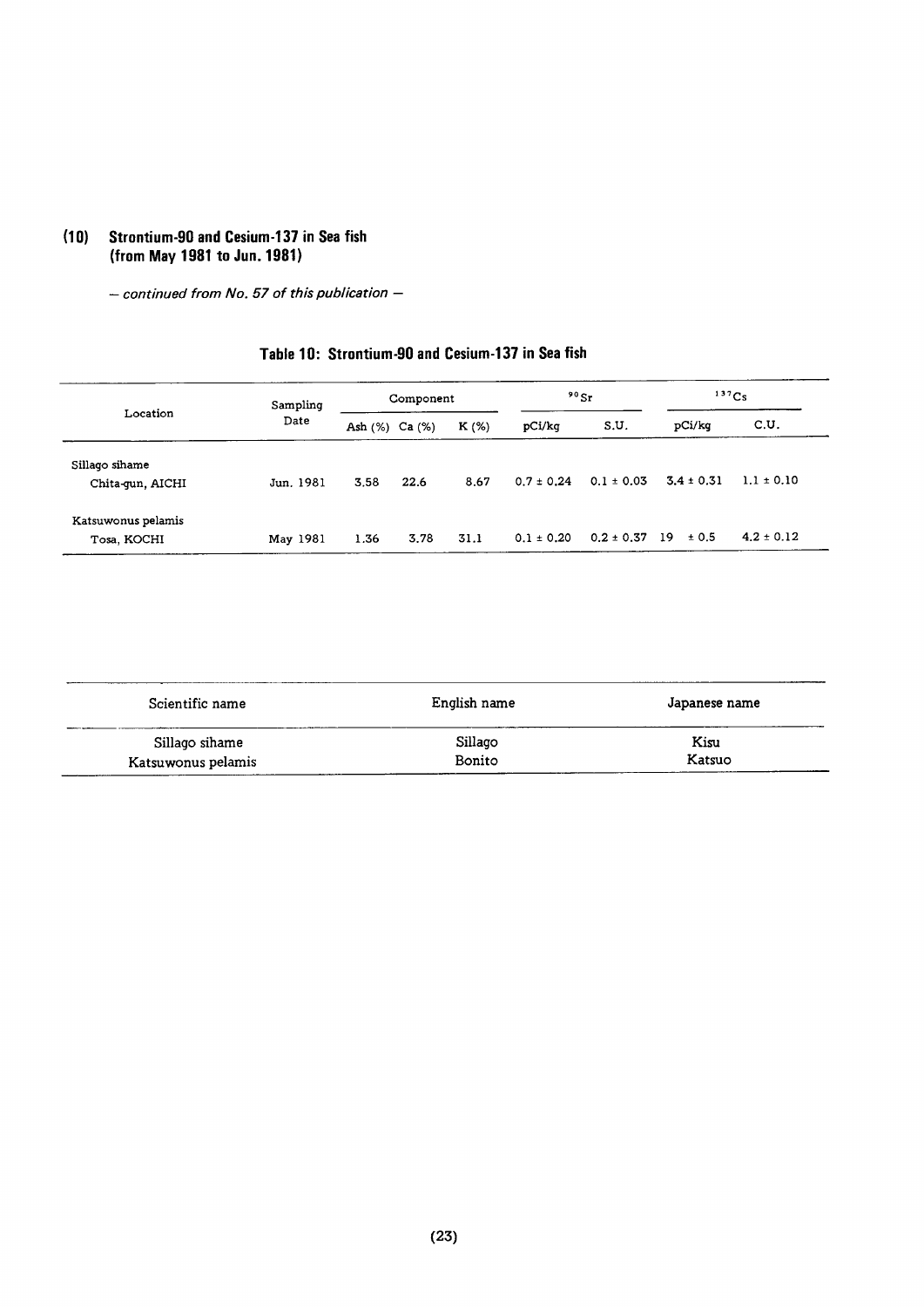

 $(24)$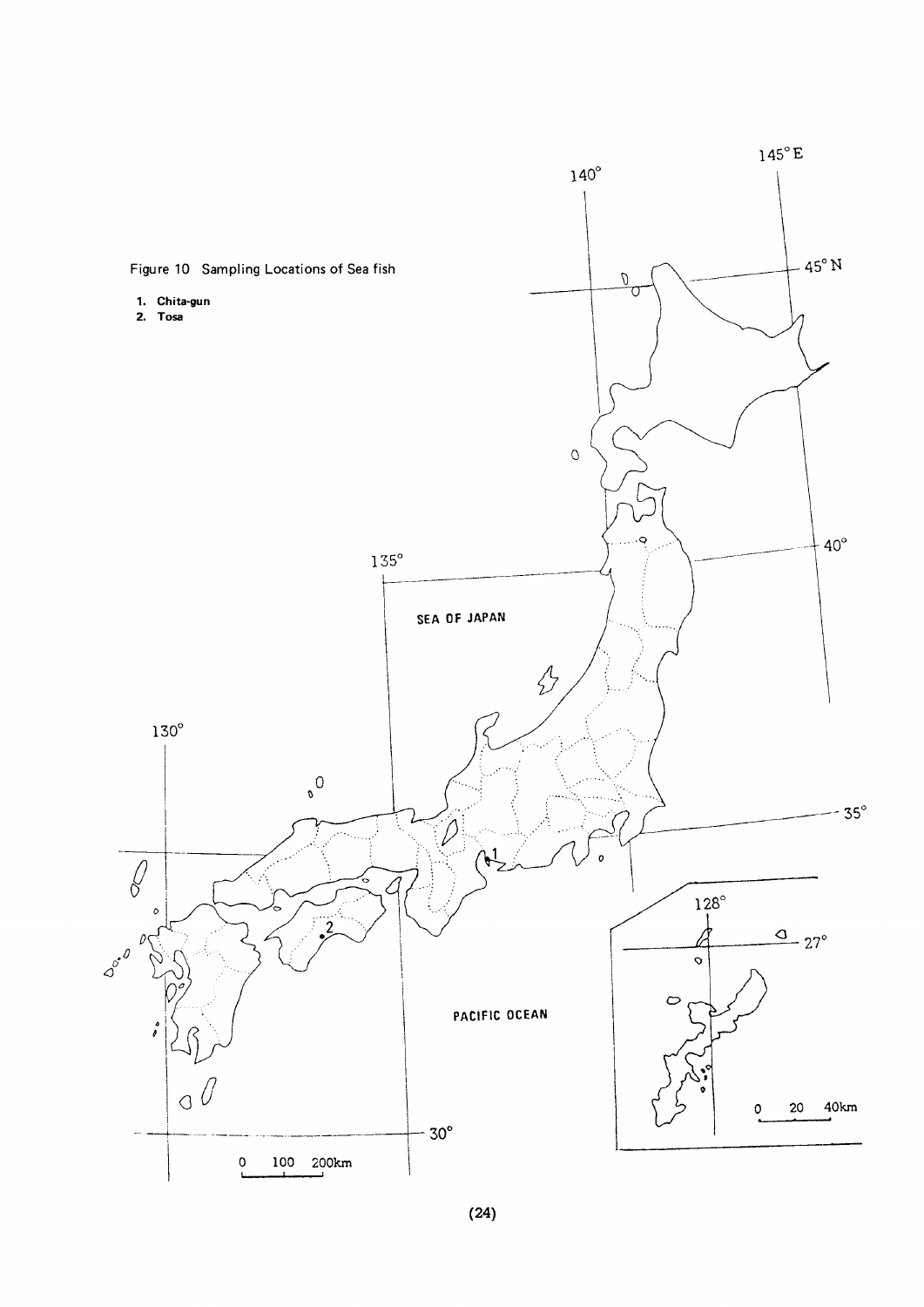#### Strontium-90 and Cesium-137 in Freshwater fish  $(11)$ (Jul. 1981)

 $-$  continued from No. 54 of this publication  $-$ 

## Table 11: Strontium-90 and Cesium-137 in Freshwater fish

| Sampling Location                           | Date      | Ash $(%)$ | Component<br>(% by weight) |         | $90$ Sr      |                | 137Cs          |                |
|---------------------------------------------|-----------|-----------|----------------------------|---------|--------------|----------------|----------------|----------------|
|                                             |           |           | Ca(%)                      | $K(\%)$ | pCi/kg       | S.U.           | pCi/kq         | C.U.           |
| Carassius auratus<br>Ishikari-gun, HOKKAIDO | Jul. 1981 | 3.94      | 21.4                       | 6.84    | $41 \pm 1.2$ | $4.9 \pm 0.14$ | $5.4 \pm 0.42$ | $2.0 \pm 0.16$ |

| Scientific name   | English name   | Japanese name  |
|-------------------|----------------|----------------|
| Carassius auratus | A crucian carp | Funa<br>______ |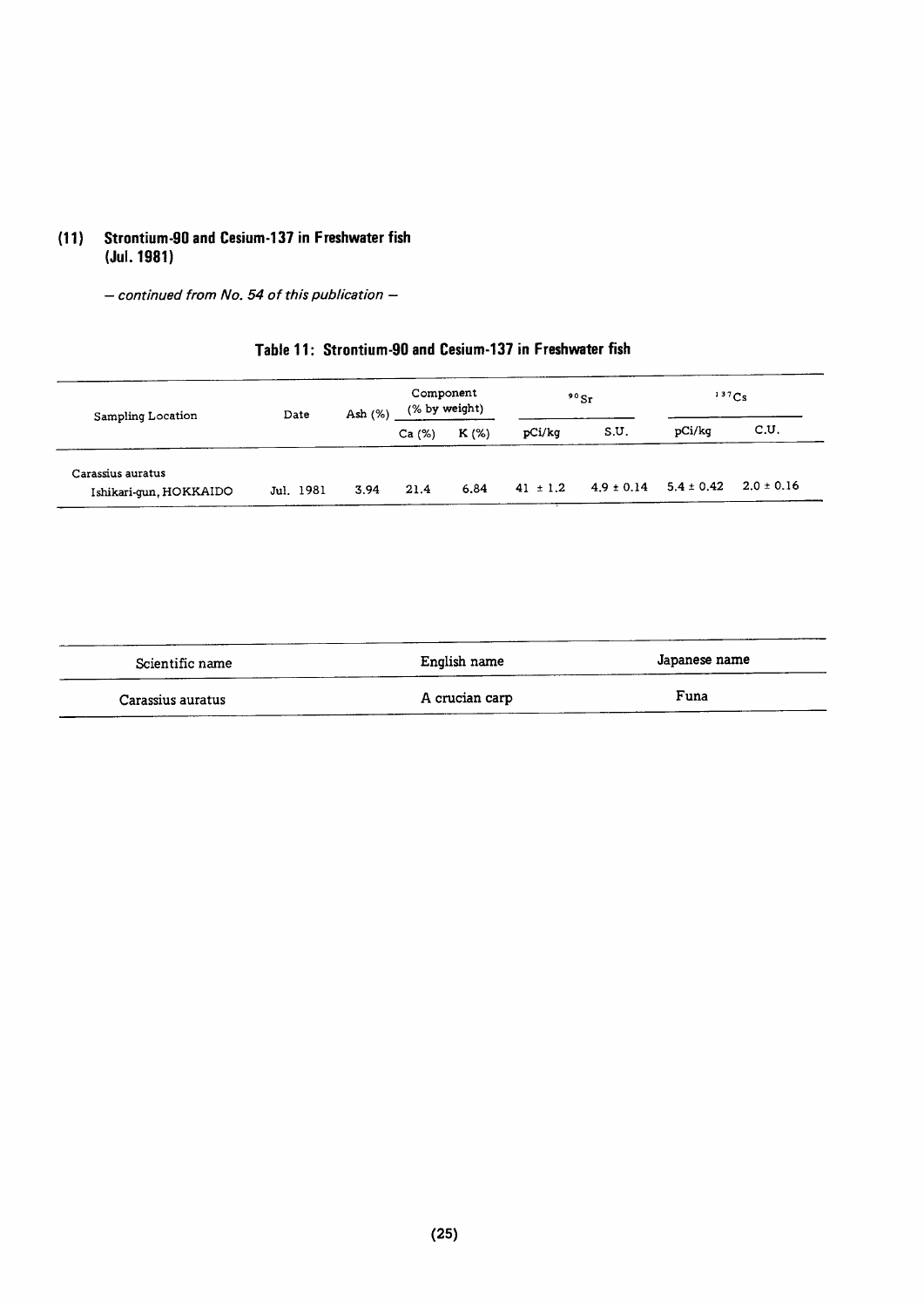

 $(26)$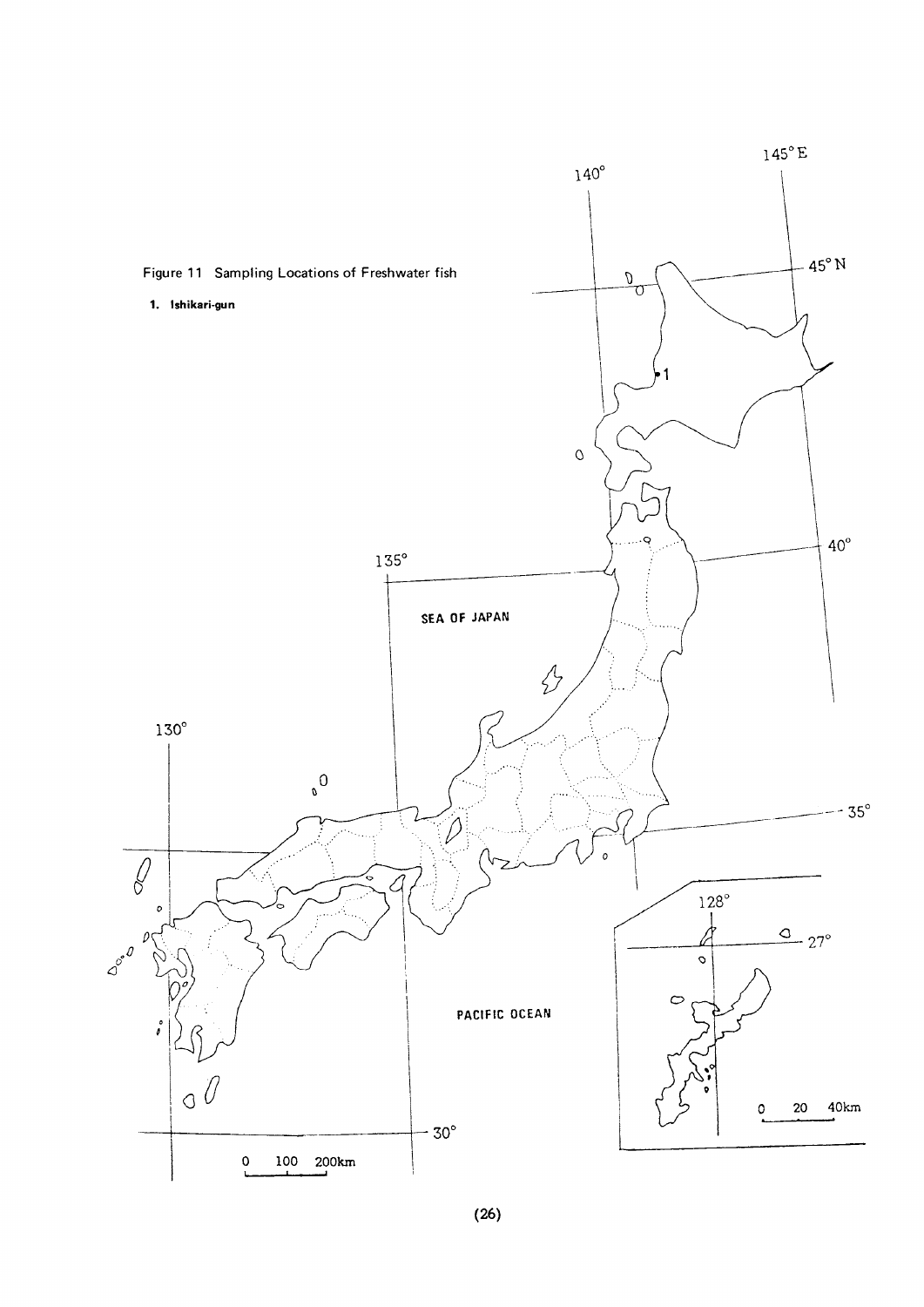#### Strontium-90 and Cesium-137 in Shellfish  $(12)$ (from May 1981 to Jul. 1981)

 $-$  continued from No. 57 of this publication  $-$ 

## Table 12: Strontium-90 and Cesium-137 in Shellfish

| Sampling<br>Location<br>Date |                |      | Component |        | $90g_r$        |                | 137Cs          |                |
|------------------------------|----------------|------|-----------|--------|----------------|----------------|----------------|----------------|
|                              | Ash (%) Ca (%) |      | K (%)     | pCi/kq | S.U.           | pCi/kg         | C.U.           |                |
| Turbo cornutus               |                |      |           |        |                |                |                |                |
| Sakata, YAMAGATA             | Jul. 1981      | 2.68 | 9.29      | 9.39   | $0.0 \pm 0.12$ | $0.0 \pm 0.12$ | $1.5 \pm 0.33$ | $0.6 \pm 0.13$ |
| Ryotsu, NIIGATA              | May 1981       | 2.19 | 2.46      | 15.7   | $0.0 \pm 2.34$ | $0.0 \pm 4.20$ | $2.1 \pm 1.0$  | $0.6 \pm 0.29$ |
| Venerupis phillipinarum      |                |      |           |        |                |                |                |                |
| Chita-qun, AICHI             | Jun. 1981      | 1.26 | 1.63      | 24.5   | $1.1 \pm 0.66$ | $5.5 \pm 3.2$  | $0.7 \pm 0.56$ | $0.2 \pm 0.18$ |
| Kitatakaki-gun, NAGASAKI     | Jun. 1981      | 2.67 | 4.15      | 8.79   | $0.0 \pm 0.73$ | $0.0 \pm 0.66$ | $1.3 \pm 0.62$ | $0.5 \pm 0.26$ |

| Scientific name         | English name      | Japanese name |  |  |
|-------------------------|-------------------|---------------|--|--|
| Turbo cornutus          | Wreath shell      | Sazae         |  |  |
| Venerupis phillipinarum | Short-necked clam | Asari         |  |  |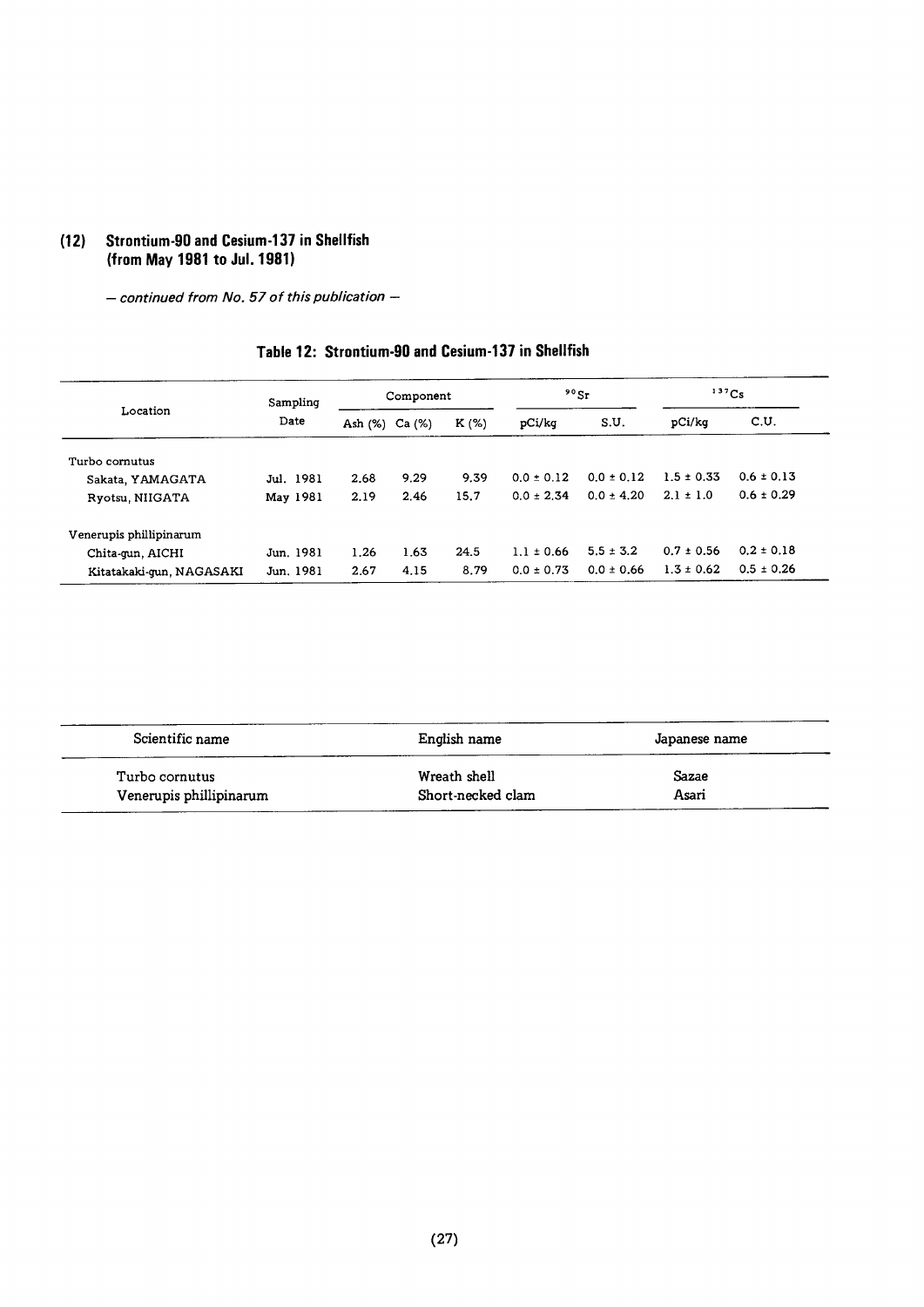

 $(28)$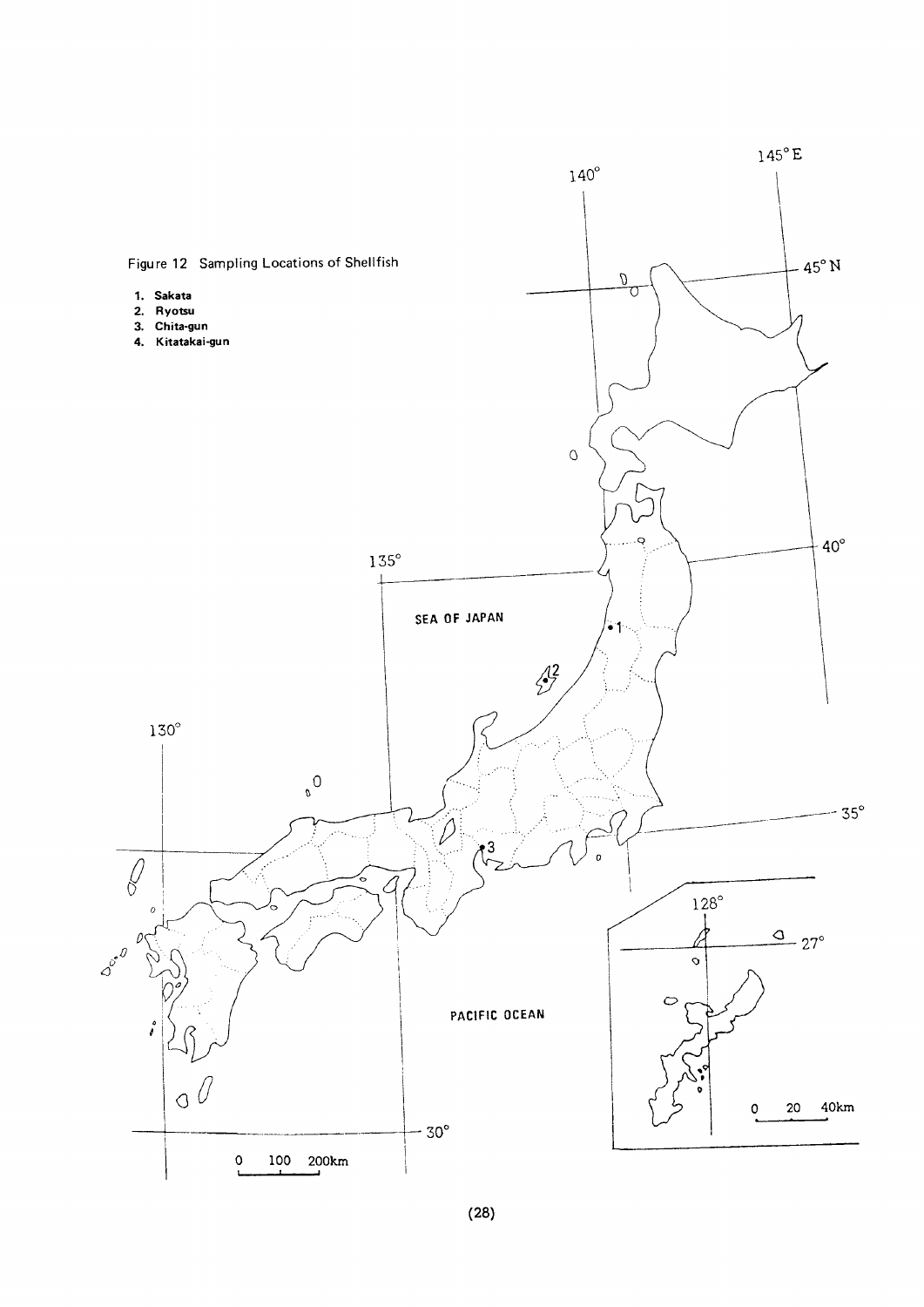## (13) Strontium-90 and Cesium-137 in Seaweeds (from Apr. 1981 to Jun. 1981)

 $-$  continued from No. 57 of this publication  $-$ 

## Table 13: Strontium-90 and Cesium-137 in Seaweeds

| Sampling<br>Location<br>Date |            |        | Component |        | 90 <sub>5</sub> |                | 137Cs          |                |
|------------------------------|------------|--------|-----------|--------|-----------------|----------------|----------------|----------------|
|                              | Ash $(\%)$ | Ca (%) | $K(\%)$   | pCi/kq | S.U.            | pCi/ka         | C.U.           |                |
| Undaria pinnatifida          |            |        |           |        |                 |                |                |                |
| Sakata, YAMAGATA             | Jun. 1981  | 0.885  | 9.06      | 11.6   | $2.0 \pm 0.18$  | $2.5 \pm 0.23$ | $0.3 \pm 0.11$ | $0.3 \pm 0.10$ |
| Ryotsu, NIIGATA              | May 1981   | 3.18   | 3.71      | 28.4   | $2.3 \pm 0.39$  | $1.9 \pm 0.32$ | $1.7 \pm 0.29$ | $0.2 \pm 0.03$ |
| Hakui-qun, ISHIKAWA          | Apr. 1981  | 1.98   | 4.31      | 30.6   | $2.9 \pm 0.36$  | $3.4 \pm 0.42$ | $1.9 \pm 0.28$ | $0.3 \pm 0.05$ |

| Scientific name     | English name   | Japanese name |  |
|---------------------|----------------|---------------|--|
| Undaria pinnatifida | Wakame seaweed | Wakame        |  |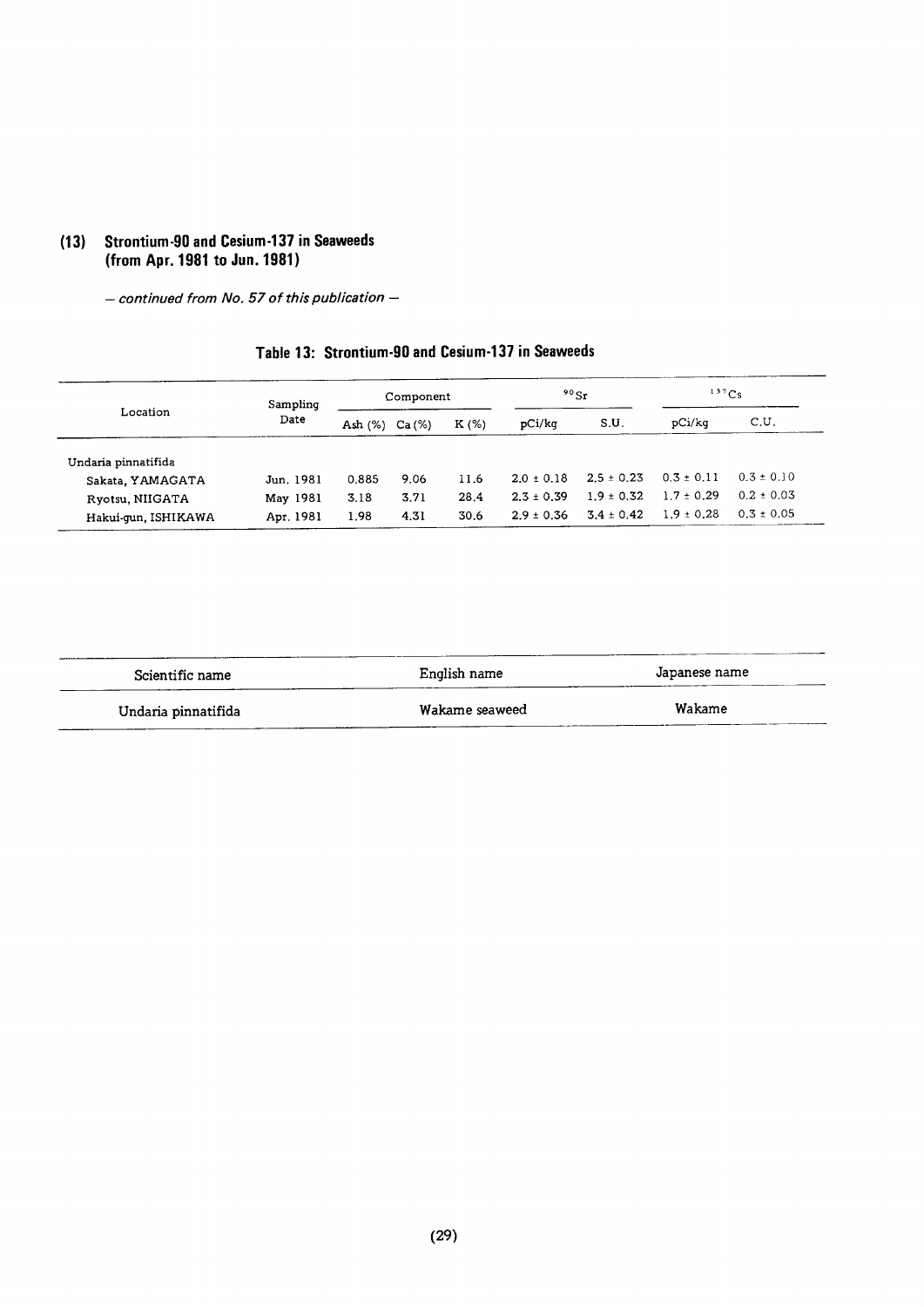

 $(30)$